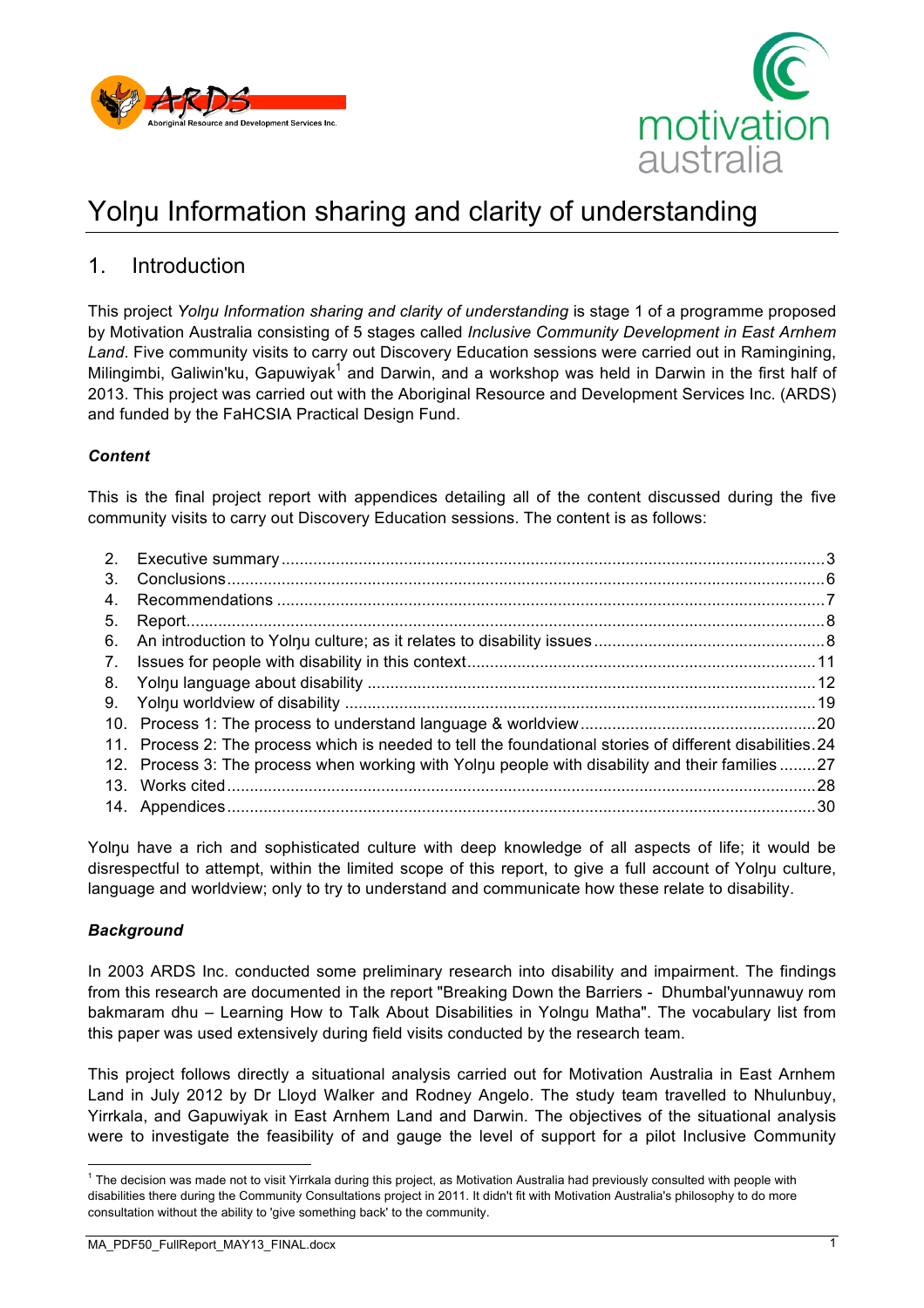Development (ICD) project in East Arnhem Land by meeting with local and regional stakeholders. In addition the team sought to understand how working with an ICD approach could help to achieve the goals of the proposed National Disability Insurance Scheme (now DisabilityCare Australia) in rural, and particularly, remote Australia. If successful the approach could serve as a model for other communities.

In June 2011, the First People's Disability Network (Australia) submitted a policy paper on the implementation of CBR in Australia to the Productivity Commission. The paper *"Inclusive Community Development; Community Based Rehabilitation and its potential application in Aboriginal and Torres Strait Islander communities"* was written by Kylie Mines and Ray Mines of Motivation Australia. This approach, drawing on the principles of Community Based Rehabilitation (CBR) and adapting them for the Australian context, would be a person-centred, community-orientated, rights-based approach to providing basic services in rural and remote communities. The approach would enable local workers to support vulnerable people in their community in a flexible and culturally appropriate way with support from specialist medical and allied health personnel as required. The approach would support Indigenous people with disability to participate in and contribute to social and economic life to the extent of their abilities.

#### *Acknowledgements*

Richard Trudgen's 2000 book "Why Warriors Lie Down and Die"<sup>2</sup> was the initial orientation to the Yolnu world for the Motivation Australia team, and continued to inform and guide us throughout the project.

Howard Amery's 2003 paper<sup>3</sup> was invaluable because it provided a large vocabulary of Yolnu Matha words related to various aspects of the disability discussion. In particular Appendix 3 of the paper served as a starting point for many discussions with Yolnu. The five discovery and education sessions further validated and refined these translations, improving our understanding, as well as generating new terms not previously listed.

The best collaborations are boiling pots of inspiration and information: the whole is often greater than the sum of its parts. Neither Motivation Australia or ARDS could have successfully delivered this project in such a short timeframe without the skills and experience that the other brought to bear on the subject.

We'd like to acknowledge the Aboriginal Resource and Development Services (ARDS) team of: Joy Bulkanhawuy, Miriam Yirrininba, Yasunori Hayashi, Dr Jamie Mapleson & Jane Chalmers who coordinated, facilitated and translated during the five community visits to carry out Discovery Education sessions with the Motivation Australia team. With decades of organisational experience working with Yolnu (focusing since the 1990s in the area of adult education on health issues) and their philosophy about Yolŋu knowledge, ARDS have a great deal to contribute to future projects to add more detailed knowledge about disability to the Yolŋu cultural knowledge base.

Thank you to the Motivation Australia team: Dr Lloyd Walker, Lauren Houpapa (OT) & Ray Mines, for bringing their professionalism and experience with disability and assistive technology (AT) in less resourced settings, to this fascinating project.

Finally, none of this work would be possible without the patient participation of the thirty six Yolŋu men and women, boys and girls; people with disability, their families, carers and elders, living in Ramingining, Milingimbi, Galiwin'ku, Gapuwiyak and Darwin who discussed Yolŋu language & worldview with us during the Discovery Education sessions. It was a privilege to spend time speaking with you and we acknowledge your ownership of the aspects of Yolnu culture and law which you have

 $2$  Trudgen, R. (2000) Why Warriors Lie Down and Die. Aboriginal Resource and Development Services (ARDS), Darwin.

<sup>&</sup>lt;sup>3</sup> Amery, H. (2003) Breaking Down The Barriers Dhumbal'yunnawuy rom bakmaram dhu: Learning How to Talk about Disabilities in Yolŋu Matha. Aboriginal Resource and Development Services (ARDS), Darwin.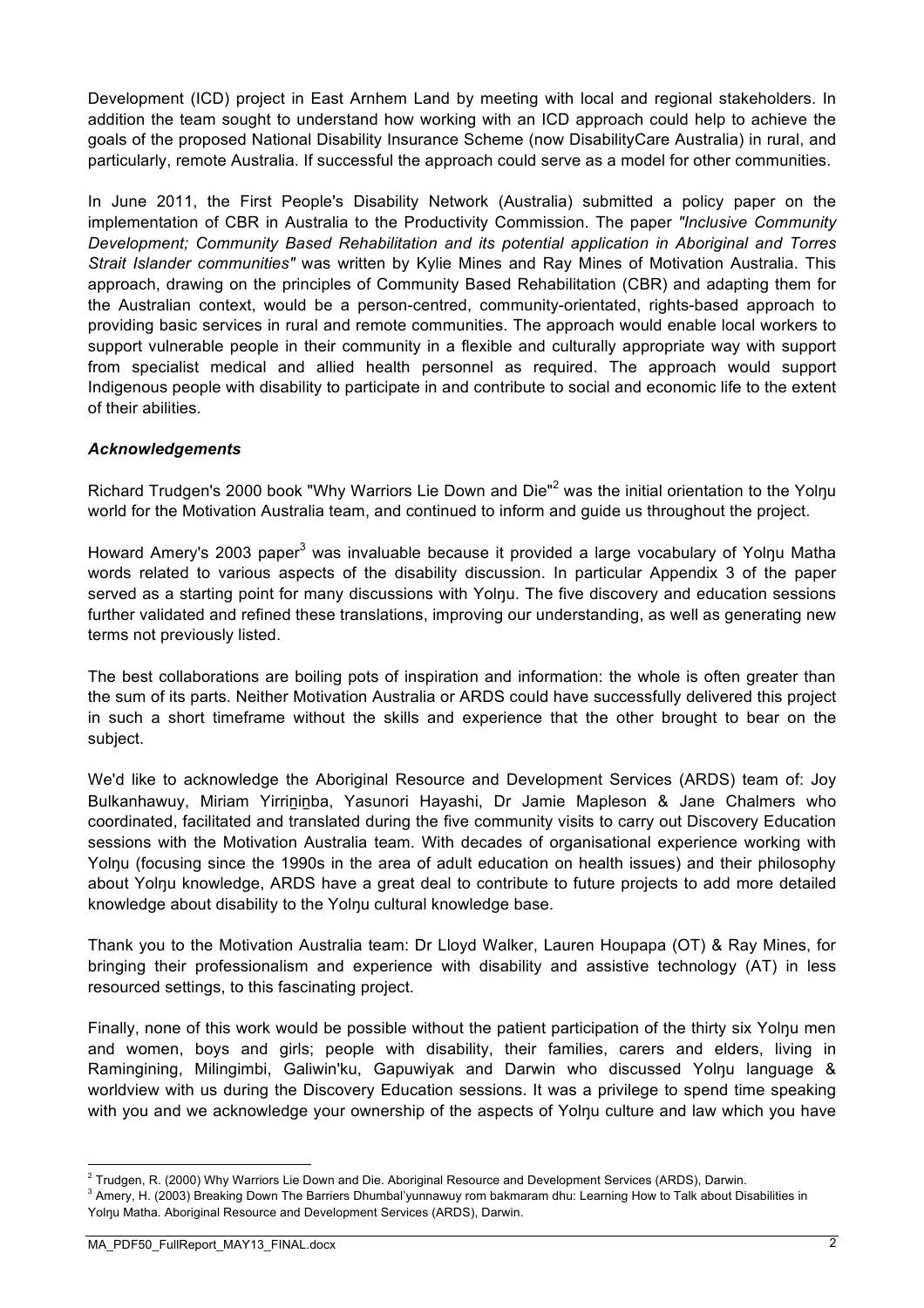shared with us. Those that consented to have their names included in the report are listed in Appendix A.

## 2. Executive summary

The geographical context in which this project took place is especially relevant; Yolnu communities are located in East Arnhem Land far from capital city based services, with very few service providers in the region. The social context is one of inequality and barriers to inclusion<sup>4</sup>. Yolnu people with disability face many barriers to their inclusion in community life. Assistive technology where it's available is often not durable, not having been designed to withstand the tough physical environment. Most methods of transport, many homes and often public buildings are inaccessible. Where service providers do come in contact with Yolnu a high turn-over of staff, communication difficulties and misunderstandings, a lack of cultural competency, and lack of information translated into language all reduce the possibility of long term relationship building, further reducing the effectiveness of services for Yolnu. Australian society has a track record of failing to provide appropriate care and support for Yolnu people with disability. More than a lack of resources, Balanda (non-Aboriginal) have simply not taken the time to listen and understand.

Perhaps the largest barrier that Yolnu people with disability face is access to culturally and linguistically appropriate information leading to understanding about their disability, impairment or health condition. There are many reasons for this, not least that the details of many of the body's internal functions and health-related cause/effect relationships are not currently part of the Yolnu *cultural knowledge base*<sup>2</sup> particularly for disabilities only seen in recent times (e.g. caused by complex brain damage). Another prominent reason is a lack of effective communication with Balanda<sup>5</sup>, which Trudgen explores extensively<sup>2</sup>, proposing that "this communication gap is the main reason underlying the people's continual loss of control over their lives". These coupled with the web of jurisdictions and departments which make up the Balanda 'system', and the complexity and number of forms to be completed, leave many Yolnu completely confused. Balanda culture is as confusing to Yolnu, as Yolnu culture is to Balanda.

Relationships are very important to Yolnu. Yolnu understand their place and the place of everyone they meet in a complex social network of kinship relationships, intrinsically linked to family history and heritage, arising from the land of each clan. Upon meeting someone for the first time. Yolnu will ascertain the position of the person within the kinship structure, in order that no one is insulted or offended, and for mutual respect and understanding to be established<sup>6</sup>. Kinship relationships can dictate behaviour between Yolnu, and between Yolnu and Balanda. Kinship relationships can affect who can be a carer, who has the right to teach someone new information and who should be involved in decision making. As Balanda service providers, becoming aware and respecting basic elements of Yolnu culture will dramatically improve the quality of interactions and in turn the outcomes for Yolnu people with disability.

While the concept of *disability* is well understood by Balanda, particularly professionals in the healthcare and social service sectors, there is no single word for it in Yolnu Matha. Yolnu language and worldview focuses on impairments (weak arm, numb leg, etc) and activity limitations (unable to talk, unable to walk, etc), objectively describing what is observed about the person without association to stigma or negative connotations. This represents an almost ideal acceptance of human diversity in the Yolnu community (with certain limits discussed in section 9). It is imperative that through our haste to intervene we don't simply impose a Balanda concept of disability over the top of Yolnu culture.

 <sup>4</sup> Mines R, (2011) *Community Consultations: Mobility For Aboriginal And Torres Strait Islander People With Disabilities Who Require Wheelchairs, Living In Remote Communities.* Motivation Australia

<sup>&</sup>lt;sup>5</sup> Balanda is used by Yolnu to refer to non-Yolnu, non-Aboriginal or ethnically European people. Today Balanda is synonymous with English speaking Australians (See Glossary, pii, *Why Warriors Lie Down and Die*).

<sup>6</sup> Manikay.com (2003). *The 'family' concept and Yolŋu/Balanda relations by Peter Lister*. [online] Retrieved from:

http://www.manikay.com/library/yolngu\_family\_concept.shtml [Accessed: 18 Apr 2013].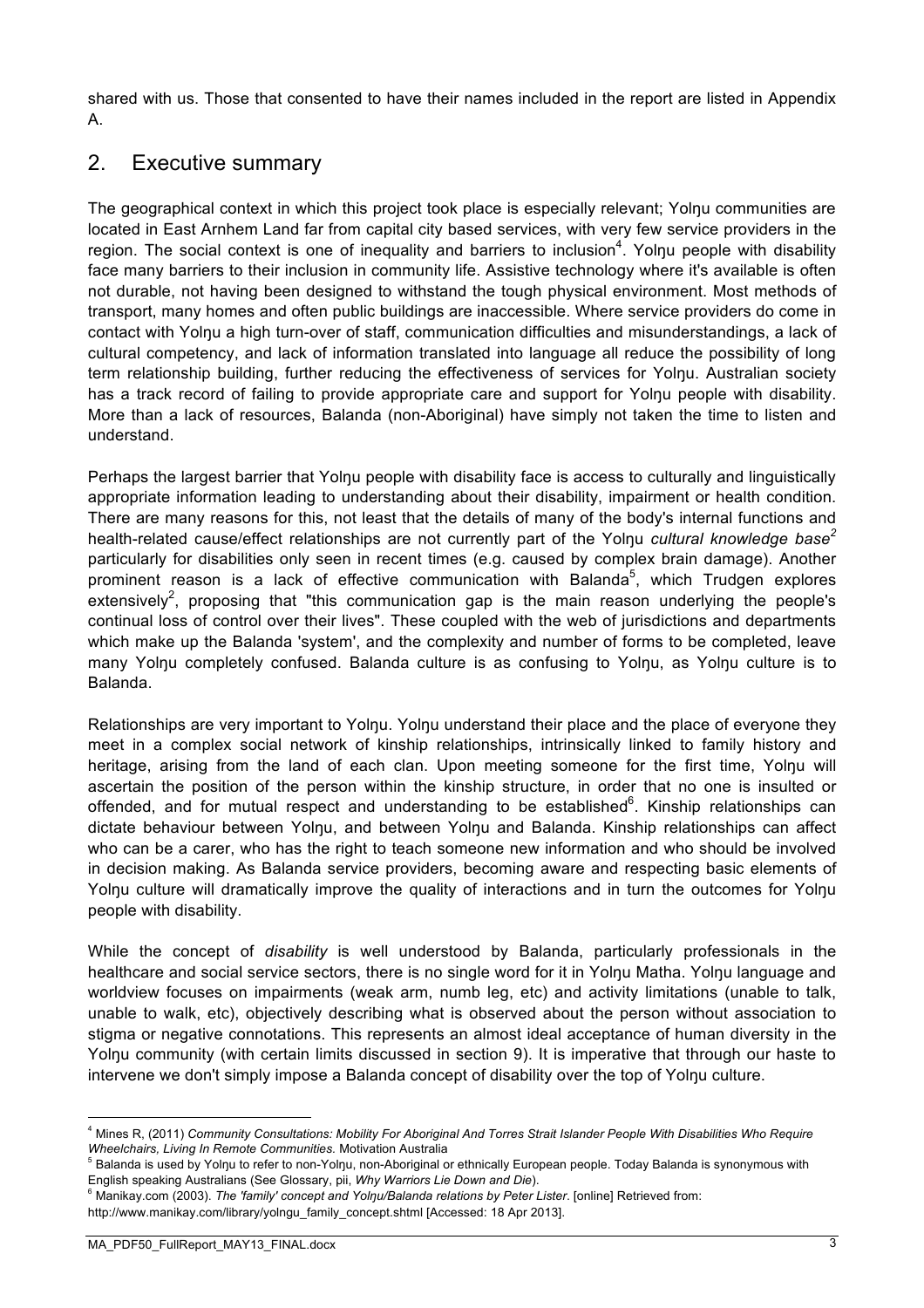"It was interesting that it wasn't until the end of the second day that people remembered a 'very smart' woman who was now working in a customer service role in the community who has never been able to speak (so uses sign language) and has impaired hearing though this was debated because her skills in lip-reading meant many didn't think she had a hearing problem at all. $"$ 

Yolnu appear to benchmark a person's function against whether they can do activities/work/effort independently or not, and whether they can walk or not. These are both facets of directly observable, physical ability. Therefore if a Yolnu person with a disability is compensating for their impairment in some way but is still able to do activities and walk (even if that involves a 'support' of some kind) the Yolnu don't appear to distinguish that person as different to themselves. It was observed that people with acute and sometimes chronic conditions are referred to as 'sick', however people with physical disabilities were generally 'not sick'. The positive consequence of this is that no evidence of people with disability being stigmatised was observed or reported. The possible negative consequence is that if a Yolnu person with a disability is able to 'get by' in community by compensating in some way, that person may not be identified as needing further support.

In general, physical impairments or activity limitations were better understood than intellectual disability<sup>8</sup> or mental illness<sup>9</sup>. Yolŋu related more easily to impairments which were observable on the outside of the body. Yolnu cultural knowledge base contains less information about intellectual disability or mental illness<sup>2</sup>. It was observed that often Yolŋu did not differentiate between people with intellectual disability and people with a mental illness, and did not group these together with people with physical disabilities. Significantly less language was generated that related to intellectual disability or mental illness.

For all of these reasons it's necessary to develop a shared understanding of what the concept of *disability* is, and communicate it in ways which are meaningful to Balanda and to Yolŋu.

Even through total immersion in Yolnu society, learning and speaking Yolnu Matha everyday for decades, Balanda can only hope to gain an appreciation of the sophistication of the Yolnu world. However it isn't practical to expect every service provider, practitioner or Allied Health professional to immerse themselves in years of learning before working with Yolnu people with disability. It is appropriate to expect service providers to prepare their personnel for working with a respectful attitude and in a culturally competent way in any Aboriginal or Torres Strait Islander community. This project has identified three key processes from the experience of the five community visits to carry out Discovery Education sessions which will assist DisabilityCare Australia and service providers to improve outcomes for Yolnu people with disability, and deliver more effective and efficient programmes.

The principle of governments ensuring informed decision making for people with disability to maximise their autonomy and independence<sup>10</sup>; through providing assistance and support to ensure people with disability have access to information<sup>11</sup>; and by raising the awareness of rights, dignity, autonomy and the needs of people with disability<sup>12</sup>, is explicit in the United Nations Convention on the Rights of Persons with Disabilities (UNCRPD).

The National Disability Insurance Scheme Act 2013 states that "People with disability have the same right as other members of Australian society to be able to determine their own best interests, including the right to exercise choice and control, and to engage as equal partners in decisions that will affect their lives, to the full extent of their capacity."13; and the National Disability Insurance Agency "must use

<sup>10</sup> United Nations (2006) *Convention on the Rights of Persons with Disabilities (UNCRPD). www.un.org. Preamble, p2.* 

- <sup>11</sup> United Nations (2006) *Convention on the Rights of Persons with Disabilities (UNCRPD)*. www.un.org. Article 9, Accessibility, p9.
- <sup>12</sup> United Nations (2006) *Convention on the Rights of Persons with Disabilities (UNCRPD). www.un.org.* Article 25, Health, p18.

 $7$  Llovd Walker's notes from a Discovery Education session.

<sup>&</sup>lt;sup>8</sup> The National Council on Intellectual Disability state that: intellectual disability is characterised by significant limitations in intellectual functioning; and adaptive behaviour expressed in conceptual, social and practical skills; which originates before age 18. (ncid.org.au) The Mental Illness Fellowship Victoria state that: mental illness refers to a group of disorders that affect the way a person thinks, feels and acts. Mental illnesses include depression, bipolar disorder, schizophrenia, anxiety and personality disorders. (mifellowship.org)

<sup>13</sup> Commonwealth Government of Australia (2013) *National Disability Insurance Scheme Act 2013*, Commonwealth Government of Australia, Canberra. Chapter 1, Section 4.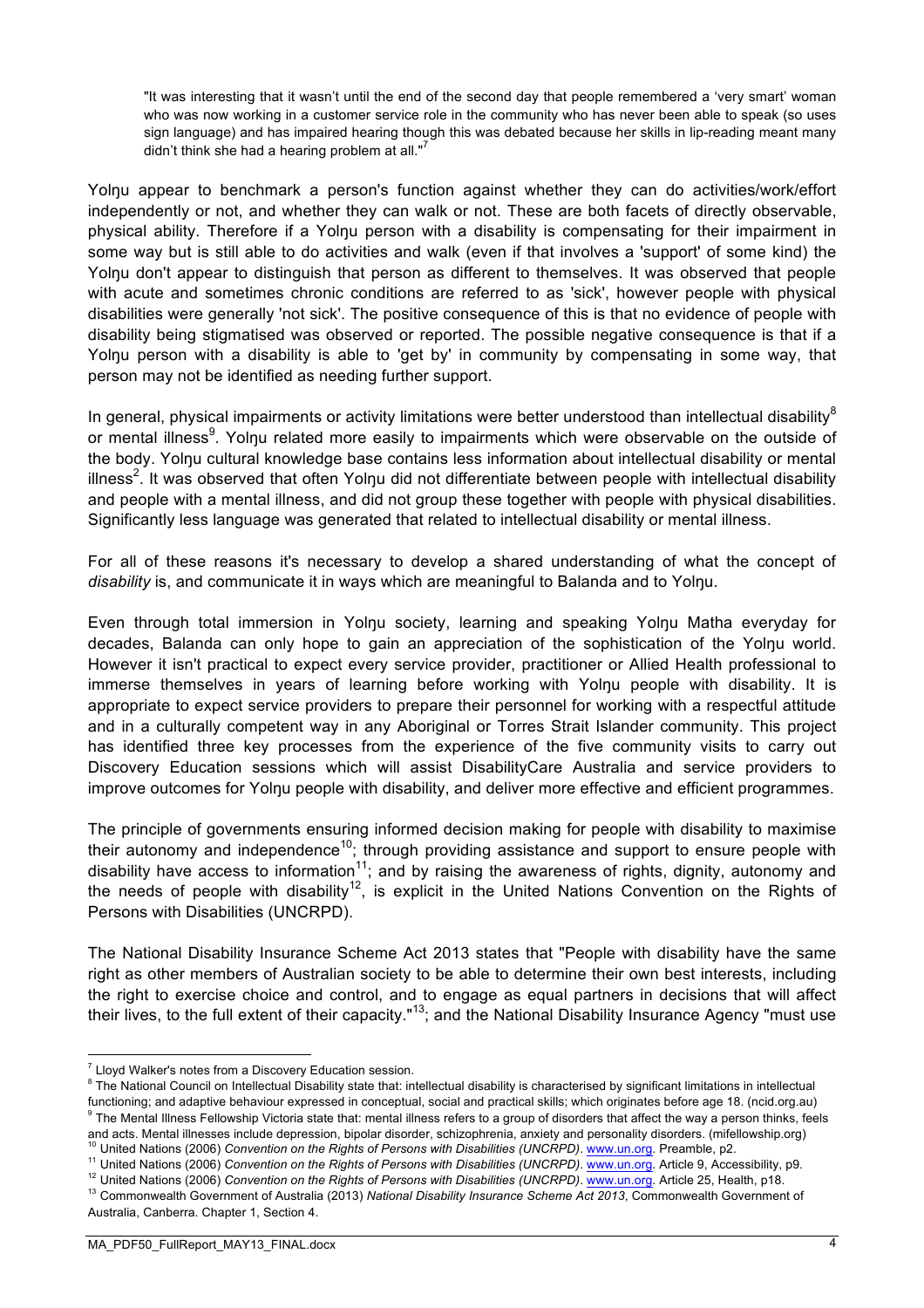its best endeavours to provide timely and accurate information to people with disability and other people in order to assist them in making informed decisions about matters relevant to the National Disability Insurance Scheme".14

Going forwards it will be impossible for *DisabilityCare Australia* to implement its aspirations for 'all Australians' in East Arnhem Land without addressing the fundamental issue of culturally and linguistically appropriate information for Yolŋu. A remote area pilot site for the NDIS in East Arnhem Land would form the space for foundational stories to be created, Balanda to learn what level of cultural competency is acceptable and necessary to work safely in communities, innovative approaches to service provision to be trialled, the requirements for durable assistive technology to be understood and for mutual understanding and trust to be nurtured.

#### *Main achievements towards project objectives and outputs*

#### **Objectives**

To explore Yolngu understanding of impairment and thus their worldview of disability (to be educated and informed about Yolngu concepts of social (community) acceptance and care of people with 'impairment/disability' and how they differ from those of Balanda society). To enhance community engagement in disability related issues in East Arnhem Land.

#### **Proposed outputs**

- Shared resources of culturally and linguistically appropriate information about disability.
	- o Various formats are likely, and could include written resources, illustrations, audio and audio-visual programmes.
	- o These will be made available to the Yolngu people to increase their ability to communicate and make informed decisions on disability issues.
	- The resources will be made available to educate and quide practitioners, agencies and departments in their approach to disability in the Yolngu community.
- A tested framework and approach to exploring disability/impairment language and concepts in Indigenous communities.
	- The project received ethics approval from Human Research Ethics Committee (HREC) of the Northern Territory Department of Health and Menzies School of Health Research (reference HREC-2013-1932).
	- Five community visits to carry out Discovery Education sessions were facilitated by the Aboriginal Resource and Development Services Inc. (ARDS) in Ramingining, Milingimbi, Galiwin'ku, Gapuwiyak and Darwin, and a workshop was held in Darwin in the first half of 2013.
	- Thirty six Yolnu men and women, boys and girls, people with disability, their families, carers and elders participated in Discovery Education sessions and the final workshop; plus three Yolnu employees of ARDS.
		- o In line with Motivation Australia's gender equity policy, women were well represented; of the thirty six Yolnu participants; twenty three were female and thirteen were male. Both female and male investigators contributed to the project team.
		- $\circ$  Twelve people with disability and twelve carers participated. The remaining twelve people were a mixture of relatives, elders and Yolnu language consultants.
	- The Discovery Education sessions and final workshop validated the original project premise that there was no direct translation of the word or concept of *disability* into Yolŋu Matha.
	- The project has validated and refined the available disability related Yolnu Matha vocabulary from Amery's 2003 paper, as well as uncovering new words and phrases not previously documented by ARDS (section 8).
	- The project partially explored Yolnu worldview in regard to disability issues and made a series of observations (section 9).

 <sup>14</sup> Commonwealth Government of Australia (2013) *National Disability Insurance Scheme Act 2013*, Commonwealth Government of Australia, Canberra. Section 15.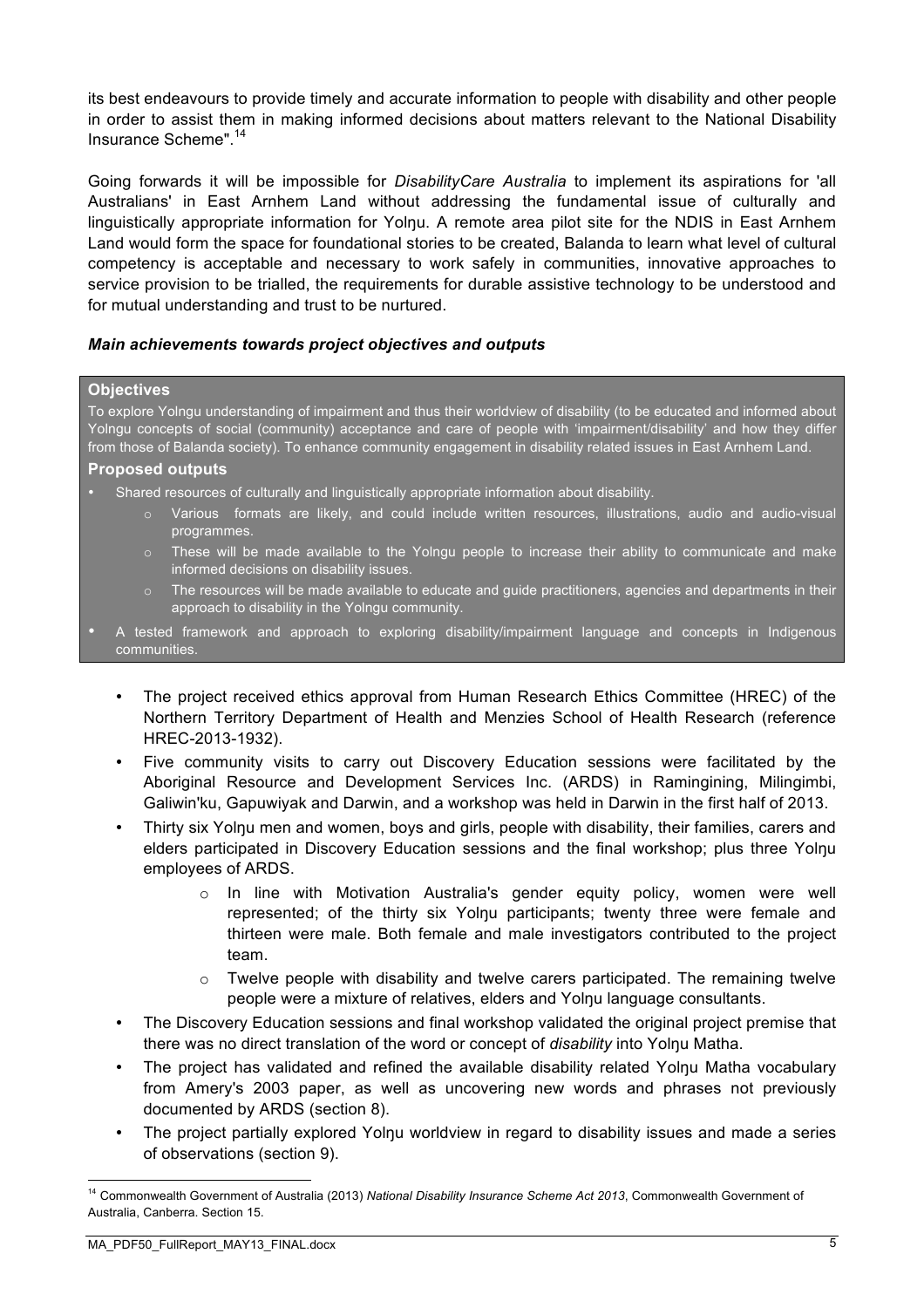- The project has utilised *the process to understand language & worldview* describing the approach and methodology used by ARDS on this project (and many others) to understand Yolnu language & worldview about a particular subject (section 10).
- The project has described *the process which is needed to tell the foundational stories of*  different disabilities. In order to be able to make informed decisions<sup>14</sup> about their care and supports. Yolnu require accurate information, in a language and format that they can understand.
- The project has sought out and proposed a *process when working with Yolŋu people with disability and their families*. This is practical guidance for interacting with Yolnu people with disability and their families, describing how to improve the quality of communication between Balanda and Yolnu.
- Learning from the project will be documented and disseminated in the following ways:
	- o This detailed project report,
	- o Practical Design Fund summary report (See attached:
		- 'Final Performance Report PDF50 Ray Mines.docx'),
	- $\circ$  Two proposed academic papers (to be confirmed after the NDIS Conference).
	- o Two educational resources: one prepared for Yolŋu and one for Balanda personnel. See attached files:
		- 'MA PDF50 Disability tree RM DRAFT NOT FOR PUBLICATION.pdf' & 'MA\_PDF\_50 letter Ray Mines.pdf'
		- The booklet: 'True story: Telling Foundational Stories About Disability In Yolŋu Language': 'MA PDF50 Booklet RM FINAL-print.pdf' and 'MA PDF50 Booklet RM FINAL-web.pdf' (Low resolution web version)
	- o Potential radio programme by ARDS on Yolŋu Radio (to be confirmed by ARDS),

### 3. Conclusions

- Yolŋu people with disability face many barriers to their inclusion in community life:
	- o Assistive technology where it's available is often not durable, not having been designed to withstand the tough physical environment.
	- o Most methods of transport, many homes and numerous public buildings are inaccessible.
	- o Where service providers do come in contact with Yolŋu a high turn-over of staff, communication difficulties & misunderstandings and a lack of cultural competency reduce the effectiveness of services for Yolnu.
- There is a lack of understanding amongst Yolnu about disability issues and no direct translation of the word disability into Yolngu Matha.
- Yolnu do not commonly categorise groups of things in the same way as Balanda. In this context, Yolnu do not identify all people with disability as being part of one identifiable group.
- Yolnu appear to have a worldview which is very accepting of human diversity, up to certain limits (see section 9).
- Perhaps the largest barrier that Yolnu people with disability face is access to culturally and linguistically appropriate information.
- Kinship relationships are very important to Yolnu and can dictate behaviour between Yolnu, and between Yolnu and Balanda.
- Yolŋu language and worldview focuses on impairments and activity limitations, objectively describing what is observed about the person without association to stigma or negative connotations.
- Yolnu appear to benchmark a person's function against whether they can do activities/work/effort independently or not, and whether they can walk or not.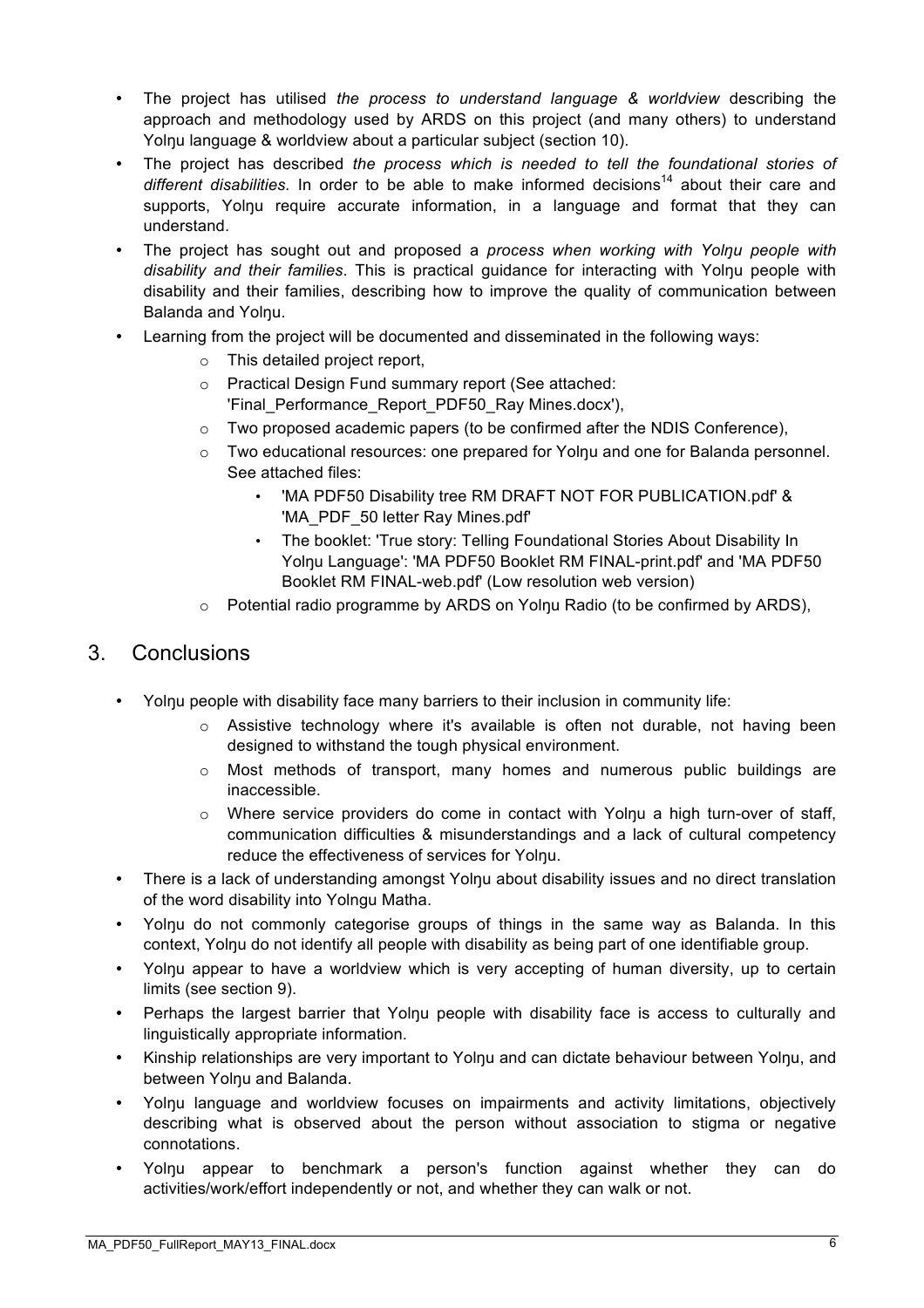- In general physical impairments or activity limitations were better understood than intellectual disability or mental illness.
- Analogies, stories and illustrations have been used successfully to assist in communicating Balanda concepts to Yolnu.
- Rehabilitation currently happens outside of the community; in Nhulunbuy, Darwin, Adelaide, etc. These stages of a person's experience are largely a mystery to people who do not see the person with a disability during that time.
- During the five community visits to carry out Discovery Education sessions the most commonly requested support for people with disability and their families was residential respite facilities in local communities.
- There are not enough Yolnu being trained and recruited to work in the disability sector.
- It will be impossible to realise the aspirations of the NDIS for Yolnu people with disability and their families without working in a 'whole of community' way to address key issues such as accessibility, communication with Balanda and a Yolŋu disability workforce.
- There are very few organisations providing disability sector services to East Arnhem Land, and there are even fewer who are working in a culturally appropriate way using local language and building local capacity (eg: MJD Foundation).

## 4. Recommendations

- 4.1. DisabilityCare Australia acknowledge that *informed decision making* means that the Yolŋu person and their family have access to appropriate explanations in language, which result in their full understanding of their impairments, health conditions and disabilities, and this becomes the foundation for the pathway through the system.
- 4.2. DisabilityCare Australia support and coordinate stakeholders working with Yolnu to develop culturally and linguistically-appropriate resources, which tell the foundational story of the disabilities most commonly affecting Yolŋu. *Process 2* is a proposed framework for undertaking this and is described in section 11 of this report and the booklet 'True story: Telling Foundational Stories About Disability In Yolŋu Language'.
- 4.3. Disability specific organisations are supported to assist in this effort by collaborating/partnering with organisations such as Aboriginal Resource and Development Services (ARDS) to develop resources for Yolnu for their related area of interest.
- 4.4. DisabilityCare Australia collaborate with First People's Disability Network to collect, store and disseminate these resources free of charge to Yolnu and disability organisations.
- 4.5. Accessing a comprehensive cultural competency training course is recommended for all personnel working in remote Indigenous communities<sup>15</sup>.
- 4.6. Engage with local communities to explore how residential respite facilities could become part of the strategy of disability sector development in East Arnhem land.
- 4.7. Increase the number of Yolnu trained and recruited into the disability sector as part of a broader NDIA sector development strategy.
- 4.8. Ensure the cooperation of other local, state and federal government departments and other relevant stakeholders (such as NT Housing, East Arnhem Shire Council, etc.) in order for the local NDIS representatives to be empowered to solve practical, everyday problems experienced by Yolnu people with disability and their families.
- 4.9. FaHCSIA fund a sector development project to investigate NDIS implementation strategies for remote Aboriginal & Torres Strait Islander communities. This is necessary to address key implementation issues such as workforce development, use of traditional language based resources, cultural competency for external personnel, lack of advocacy, innovative

 <sup>15</sup> For example the course offered by The Remote Area Health Corps (www.rahc.com.au). Remote Area Health Corps (2009). *Remote Area Health Corps Cultural orientation handbook*. [PDF].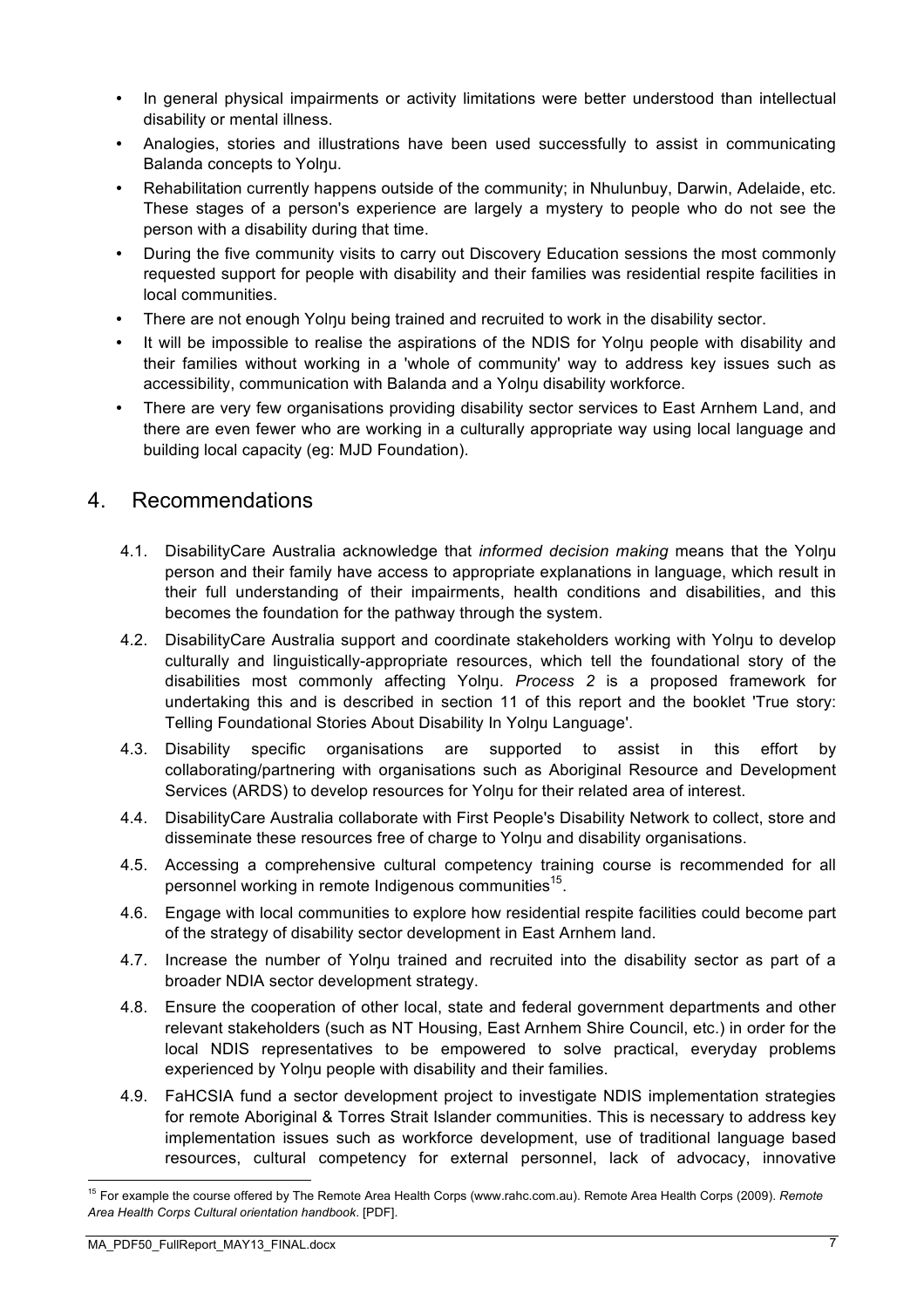approaches to service provision, the requirements for durable assistive technology and for mutual understanding and trust to be nurtured.

4.10. FaHCSIA create a remote area pilot in East Arnhem land. A remote area pilot site would create the space for the remote area implementation strategies to be trialled.

# 5. Report

The following report aims to capture the detailed learning of the project, gained through the five community visits to carry out Discovery Education sessions and final workshop that will be disseminated through various media. Yolnu have a rich and sophisticated culture with deep knowledge of all aspects of life; it would be disrespectful to attempt, within the limited scope of this report, to give a full account of Yolnu culture, language and worldview. However these three are so closely intertwined that it's virtually impossible to discuss Yolŋu worldview of disability, without first understanding some key aspects of Yolnu culture and language.

# 6. An introduction to Yolnu culture; as it relates to disability issues

Yolnu *rom* means 'law' and 'culture'. Rom has been there for many thousands of years, it has several dimensions and relates to many aspects of Yolnu life and the natural world. Gurrutu (kinship) is one aspect of rom. Yolnu use over seventy specific names to describe family members in kinship terms (more than twice as many as Balanda). Everything in the Yolŋu world belongs to one of two moieties (including people), either Dhuwa or Yirritja. Mälk is a category system of sixteen names for Yolŋu.

Gurruṯu, mälk, and the two moieties; Dhuwa and Yirritja all interact to create a complex web of Yolŋu relationships between each other and the land, art, history, stories, animals, etc. The more that Yolnu can help Balanda to understand and appreciate these relationships, the more effective their interactions will be. When beginning to work with Yolnu, even if you don't understand kinship relationships, it's important to appreciate that these complex kinships relationships exist, to respect them as important and to not make assumptions based on Balanda society.

### *Carers within the family*

Generally in Balanda families when an adult requires a carer (and a family member is preferred to an outside paid carer) it is often the partner of that person who fulfils this role. When this is not possible responsibility usually falls to one of the children. These societal norms inevitably shape the perspective with which Balanda personnel approach their work in Aboriginal communities.

It was observed that in Yolnu families, partners will often become carers for each other too. When this is not possible or not working for some reason, the family will meet and decide who will care for the person. For older Yolnu the carer (diägamirr) will often be a gender appropriate grandchild, particularly when personal care is required. Some grandparents and grandchildren are *märi-gutharra*, which is a special, culturally significant relationship. Yet the *märi-gutharra* relationship only takes place between a grandmother and her daughters' children, and grandfather and his sister's daughter's children, which means not every grandparent / grandchild relationship is *märi-gutharra.* Conversely in some cases when a grandchild requires care, *märi-gutharra* relationship is applied, which means the grandchild's mother's mother become a carer. However, it was reported that some people misuse grandparents and grandchildren relationships to justify certain care arrangements when it isn't strictly applicable. Other family members will likely help with general things such as cooking, cleaning and laundry.

If the situation isn't working for whatever reason, the family will meet and appoint a different grandchild to the role. Importantly the children of the older person are *responsible* for their care but delegate the actual day-to-day care role to a grandchild. One woman described her role as that of 'witness' to ensure that the grandchild was doing a good job of being a carer. There are Yolŋu Matha terms for this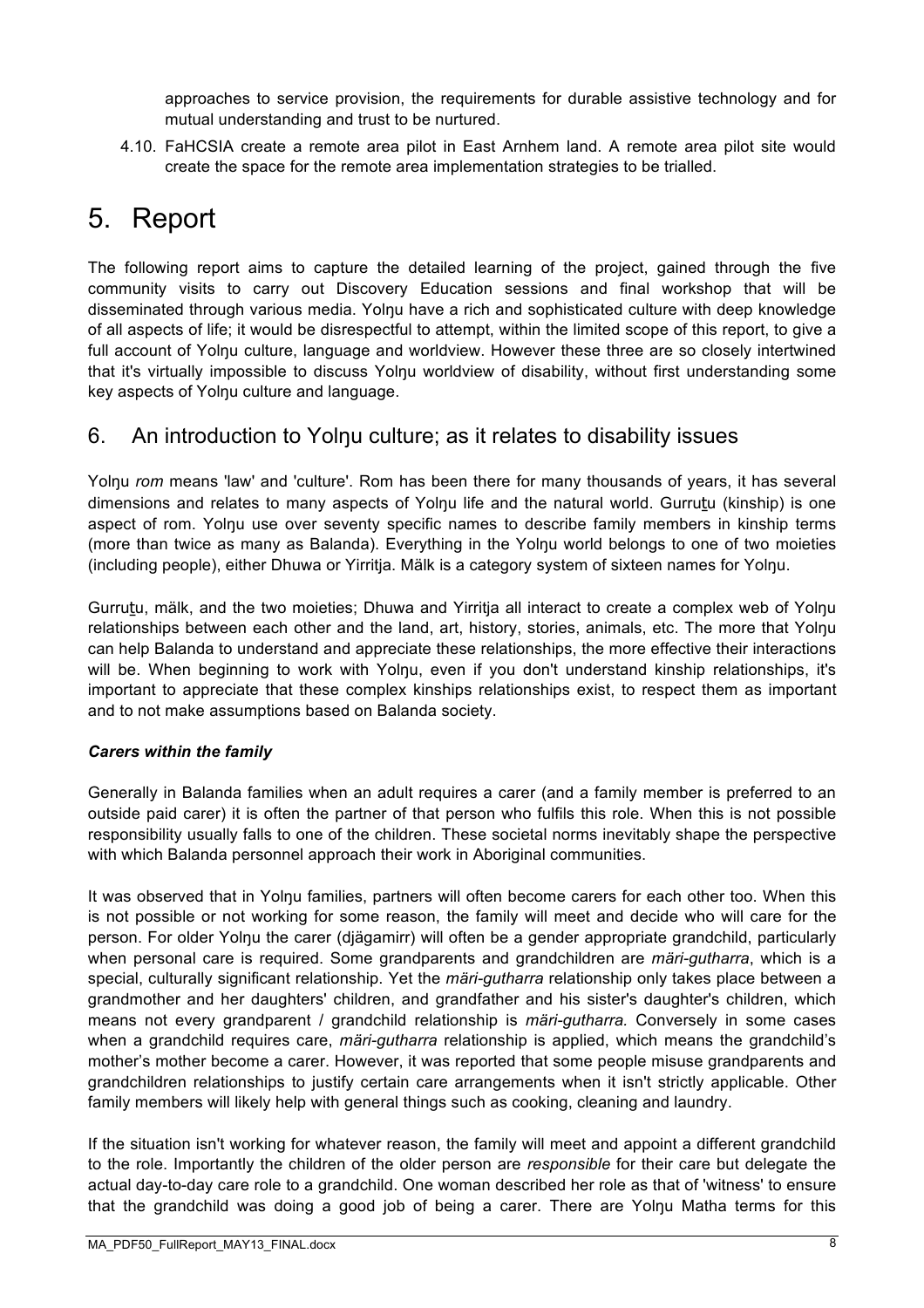caretaker role which have meaning to Yolnu (which have been published elsewhere), but because they relate to ceremonial culture we were asked not to use them.

The gurrutu system also designates the kin who should be treated with great respect, and often complete avoidance<sup>19</sup>. Some avoidance relationships are public knowledge and some are private. The most commonly known (but there are others) Yolŋu avoidance relationship is between brother and sister. Out of respect a man must not use his sister's name and it is very important to Yolnu that nothing personal about his sister is referred to in his presence (including pregnancy, childbirth, bodily functions or sexuality). The same is true in reverse (talk about a man's personal issues with his sister). Consequently a brother and sister must not provide personal care for the other. This includes any classificatory brother not just a biological brother. There are even stricter avoidance requirements for some extended family links.

**Yolŋu, like Balanda, care very deeply about their relatives and want the best for people with disability. The main learning here is for Balanda to appreciate that there are many overlapping and sometimes complex factors which influence who a family choose as the primary carer. A little bit of knowledge can sometimes be dangerous: attention is drawn to the aspects of Yolŋu culture described above, in order for Balanda personnel to appreciate how little they understand about Yolŋu. Care must be taken so that unworkable arrangements are not imposed on Yolŋu families based on incomplete perceptions of Yolŋu culture.**

Further discussion is needed with Yolŋu to understand whether the matrix of kinship relationships (gurrutu) contains other rules which influence the family's choice of carer.

#### *Making decisions*

For the reasons explained above, it is important that certain family members are involved in decision making related to people with disability in their family. The obligations and responsibilities of the Yolnu kinship system can influence decisions made about the care and support of a family member with a disability. However it was reported that the wishes of the individual are always respected and that they are not forced by the family to do things that they don't want to.

The main learning here for Balanda is to be prepared to make the space and time for the family to make decisions in private. In many cases where information about the person's disability is not part of the cultural knowledge base, this will mean providing all of the information that needs to be understood in advance to a translator with medical knowledge (see section 11) and allowing time for the translation and subsequent understanding by the family. The family member with caretaker responsibilities may be away from community, and decisions that they have a right to be involved in may need to wait until they return. It's important to recognise that there are many factors at play, and to be patient.

#### *Proper introductions*

Yolnu understand their place and the place of everyone they meet in a complex social network of kinship relationships, intrinsically linked to family history and heritage, arising from the land of each clan. Upon meeting someone for the first time, Yolnu will ascertain the position of the person within the kinship structure, in order that no one is insulted or offended, and for mutual respect and understanding to be established<sup>16</sup>. From then on Yolnu will have at least three different ways of addressing the person. When you may know someone's name, mälk and the Yolnu word for their specific kinship relationship to you, the idea of speaking about someone as a *wheelchair user* or a *person with a disability* seems ridiculous to Yolŋu.

<sup>&</sup>lt;sup>16</sup> Manikay.com (2003). *The 'family' concept and Yolŋu/Balanda relations by Peter Lister*. [online] Retrieved from: http://www.manikay.com/library/yolngu\_family\_concept.shtml [Accessed: 18 Apr 2013].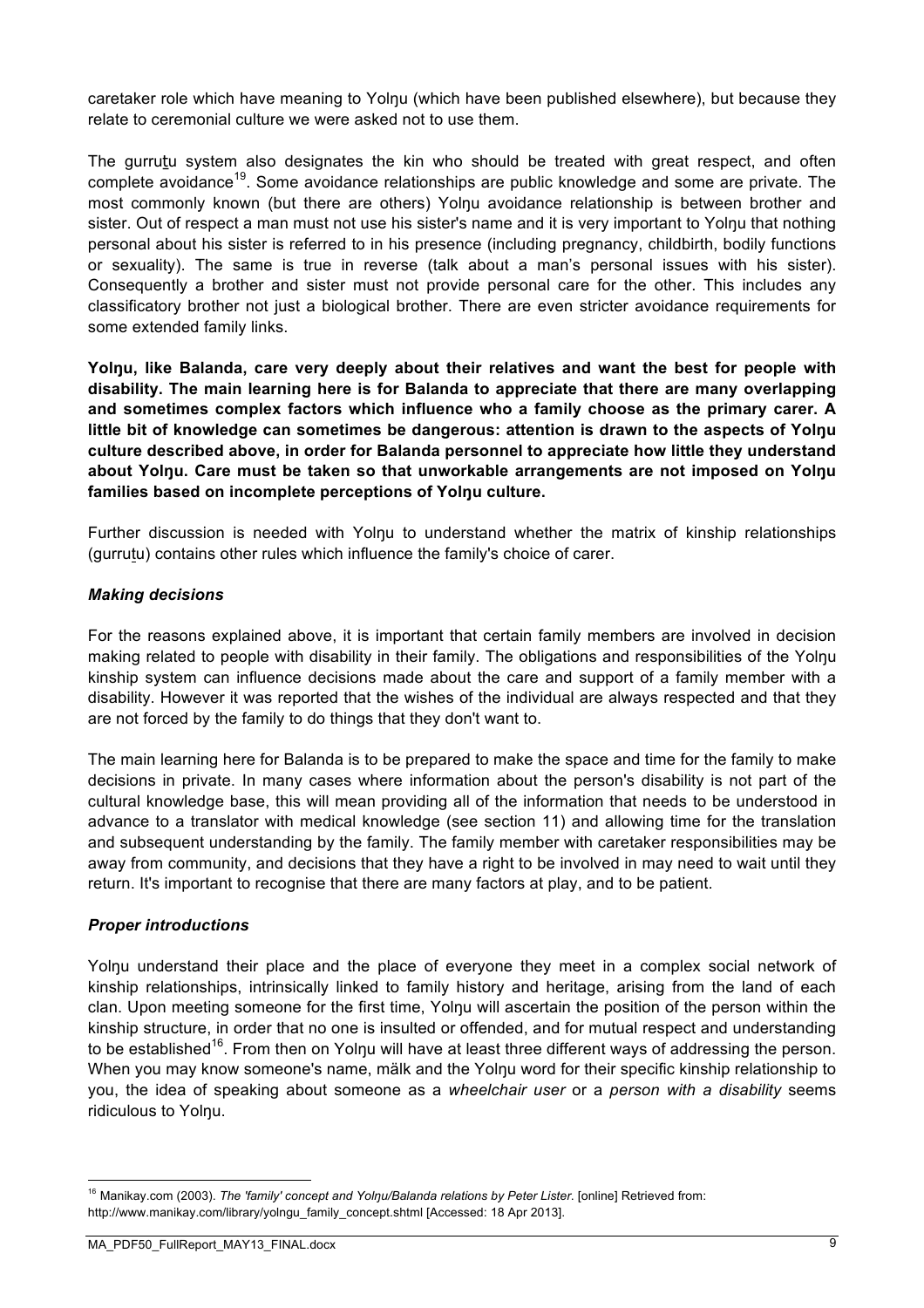The learning for Balanda here is to take the time to allow proper introductions to be made. In practice this means being patient while the translator and the person you've come to speak to introduce themselves. Once the kinship relationship is established and if it's deemed acceptable to proceed, then the Balanda person needs to explain who they are, what their role is (which generally includes profession) and the reason for the visit.

#### *Imparting information*

For Yolnu, it's important that information comes from a credible source and to understand that the person giving them information has the right to impart it as its rightful owner. In traditional Yolnu society information and knowledge is 'owned' by particular groups of people, and the owners must authorise and organise the learning of that knowledge by others<sup>2</sup>. Knowledge ownership is also subject to gender division; with women 'owning' information about female sexuality, reproduction & birth for example. It was observed that for medical information Yolnu recognise that Balanda doctors are credible sources of knowledge.

The learning for Balanda here is in establishing credibility with Yolnu, particularly older people, when imparting information. This will likely be more difficult if the Balanda person is a younger woman visiting an older Yolnu man. When it is necessary to discuss information of a personal nature relating to women, there is a preference that women have the conversation in private. In general this would be true in reverse (except for wives and mothers).

#### *Personal spaces in the home*

The gender sensitivity around information of a personal nature relating to women extends to the private spaces such as sleeping areas and bathrooms. Male service provider personnel should not enter these areas without explicitly seeking permission from the female client. Similarly, female service provider personnel should not enter the sleeping area or bathroom used by a Yolŋu man without explicitly seeking permission. An acceptable compromise is for a Yolnu person who is authorised to be in that space to chaperone the service provider. In general, male personnel visiting male clients, and female personnel visiting female clients reduces the chances of offending anyone, and means that the Yolnu client is free to speak about things of a personal nature if they choose to.

#### *Traditional beliefs*

The foundational story (dhudi-dhäwu) of many impairments, disabilities or health conditions is not already part of the Yolnu cultural knowledge base. It is important for Yolnu to understand cause and effect for many reasons. If no clear cause can be observed or identified, it leaves space for suspicion of other, more sinister influences. Yolnu relate much more easily to physical disabilities which are observable and the cause is often much more easily explained and understood, in comparison to intellectual disabilities and mental illness which relate to the workings of the brain. It was observed that some older people who tend to understand the Yolnu culture and Balanda medical language better can get frustrated with younger (less educated about the 'old ways') Yolnu for the improper attribution of events to interference by sinister influences. This has caused division and even violence in some communities. This is a difficult subject for Balanda personnel to handle, as it's very difficult to discuss these sinister influences with Yolŋu.

#### *Connection to traditional land or country*

"All aspects of the Yolngu cosmos are inseparable. Each clan…is associated with a tract of land, the clan estate of which all clan members belong. Identity of an individual (and the group to which they belong) is expressed through language and the arts such as dance, song and designs that relate to this same tract of land<sup>6</sup>."

The identity of Yolŋu (and similarly many traditional Aboriginal people) is intrinsically linked to a tract of land with which they have a deep spiritual connection. Being separated from this land is like being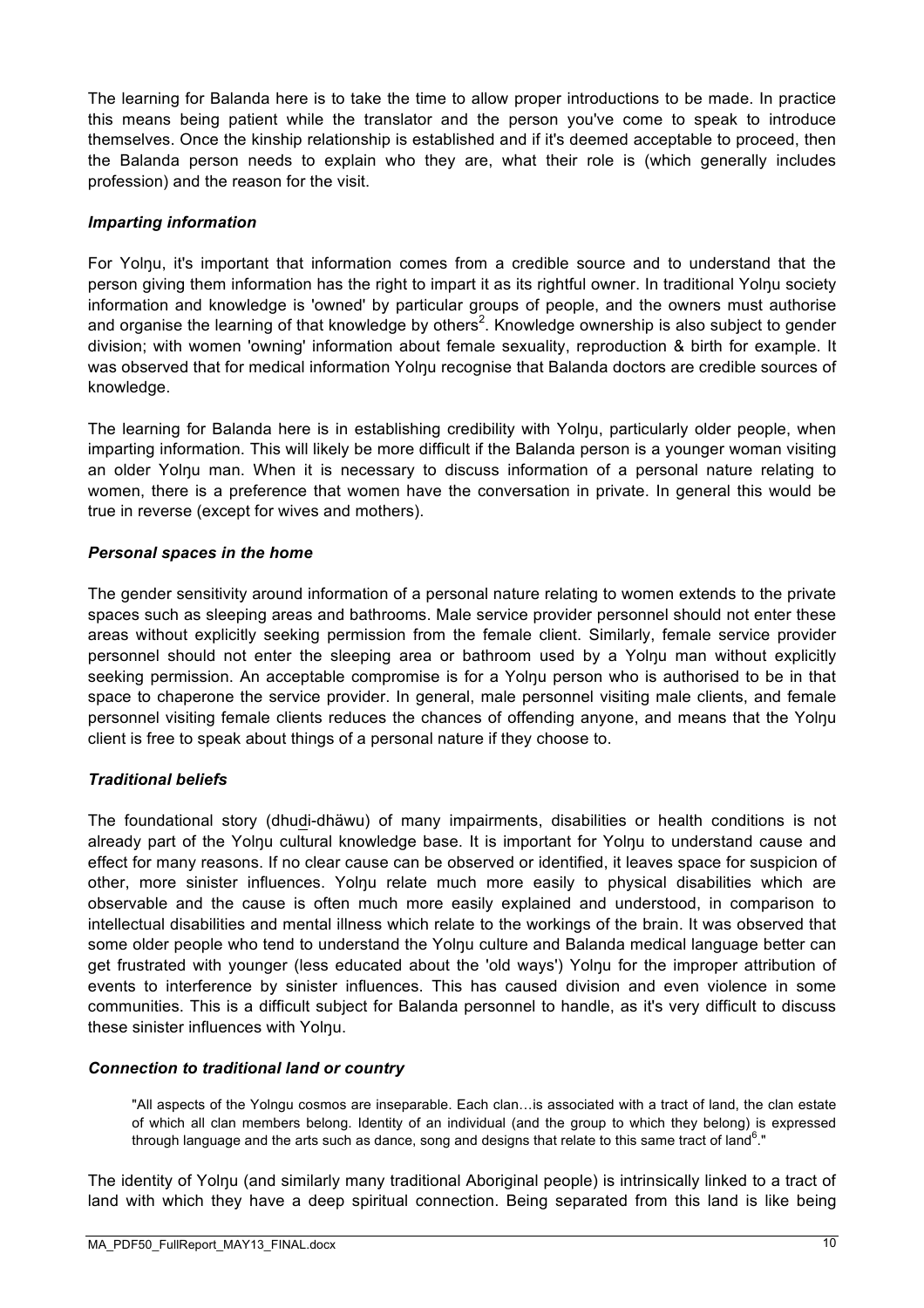separated from their identity. Travelling from town back to homelands for holiday often has a marked restorative effect on some elderly Yolnu – hinting at the depth of the connection between the wellbeing of the land and the wellbeing of the person.

"Institutionalising the aged rather than facilitating their care in the community is contributing to the loss of traditional knowledge and culture in communities by removing their elders. For the aged person this disconnection with Country can mean a loss of dignity, pride, feelings of isolation, depression, hopelessness and despair<sup>4</sup>."

During the five community visits the most commonly requested support for people with disability and their families was residential respite facilities in local communities: because the person was still close to their family and didn't have to leave their country. Engagement with local communities to explore how residential respite facilities could become part of DisabilityCare Australia's strategy of sector development in East Arnhem land. For example the East Arnhem Shire Council already runs and Aged & Disability Care service in many communities and potentially could manage additional residential respite facilities added to their existing buildings. It's important that the issues around the management of resources in relation to different clan groups is discussed with the Yolŋu community.

## 7. Issues for people with disability in this context

Yolnu communities are located in East Arnhem land far from capital city based services, with very few service providers in the region. The social context is one of inequality and barriers to inclusion<sup>4</sup>. Yolŋu people with disability face many barriers to their inclusion in community life. Assistive technology where it's available is often not durable, not having been designed to withstand the tough physical environment. Most methods of transport, many homes and numerous public buildings are inaccessible. Where service providers do come in contact with Yolnu a high turn-over of staff, communication difficulties & misunderstandings, a lack of cultural competency and lack of information translated into language all reduce the possibility of long term relationship building, further reducing the effectiveness of services for Yolnu.

According to a recent Australian National University study "Indigenous disability: Recent evidence":<sup>17</sup>

- Indigenous Australians are at greater risk of disability due to health trajectory.
- Indigenous Australians are at increased risk of acquiring disability through accidents and violence, mental health problems and substance abuse.
- These factors tend to be more prevalent in communities where there are higher rates of unemployment, lower levels of income, poorer diet and living conditions, and poorer access to adequate health care, early intervention and rehabilitation services.

According to the same study the implications of remoteness are:

- A low population density which can provide a number of challenges to service delivery, making it more expensive than in cities and larger towns;
- Difficulties in attracting and retaining a professionally skilled workforce;
- Distance from key infrastructure such as hospitals;
- Often a lack of physical infrastructure or poor quality infrastructure (for example roads, suitable buildings and so on);
- Particular lack of disability-friendly housing and transport in remote areas
- Harsh climatic conditions and inaccessibility due to weather events for extended periods of time.

"Studies have identified poor communication between sectors, lack of understanding of the level of care, insufficient support for carers, insufficient support for self or family management and inadequate staff skills in working across

 <sup>17</sup> Biddle, N. (2013). "Indigenous disability: Recent evidence", paper presented at *CAEPR Seminar*, April 17th. Canberra: Australian National University.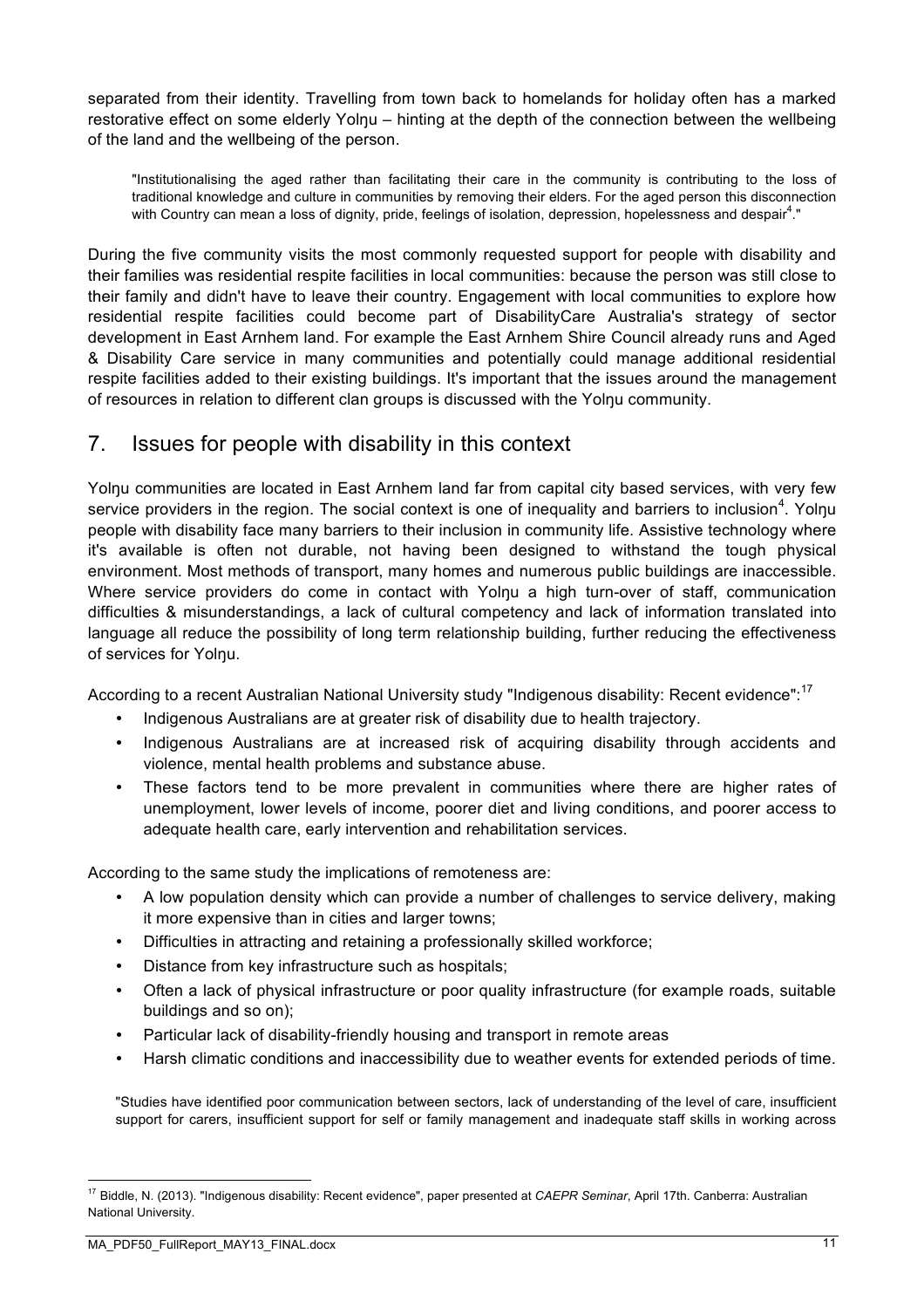the sector as driving systems failure. This has resulted in frequent readmissions, people 'walking out', duplication of interventions, significant additional costs and greater risk to the individual's health and wellbeing<sup>18</sup>."

The issues for people with disability specifically raised during the Discovery Education sessions were:

- During the five community visits to carry out Discovery Education sessions the most commonly requested support for people with disability and their families was residential respite facilities in local communities. This was seen by all participants to be the most appropriate form of respite support that the government could offer: because the person was still close to their family and didn't have to leave their country.
- "Many carers are family members; any new scheme needs to be able to work with that."
- "It's difficult to expect Yolŋu to express *individual* aspirations about the future."
- "It's very difficult to ask for support when you don't know what's possible or what's available."
- "Why do Balanda systems and forms have to be so complicated?"
- If the goal is equalisation of access to supports and services, it's important that all people with disability in the community are identified.

"A mental shift is needed to place the person at the centre of the network of support services and recognise that services exist to support the person with a disability and enable them to participate as equal citizens in society. The complexities of the systems needed to deliver those services in a remote community are irrelevant to the person needing to access them. It is the quality of the person's experience of the product or service, their interaction with it and the outcomes leading from that interaction that are important to them<sup>4</sup>."

## 8. Yolnu language about disability

#### *Brief introduction to Yolŋu Matha*

There are many languages spoken by Yolnu. Balanda group these languages together as dialects of Yolnu Matha, but Yolnu know them as distinct languages associated with different cultural groups<sup>19</sup>;

"According to linguistic classifications of Yolnu Matha there are 8 major language groupings namely Dhuwal, Dhuwala, Dhanu, Djanu, Dhay'yi, Nhanu, Djinin and Djinan which all the clan languages can be classified by."<sup>20</sup>

Yolnu commonly speak three or four local languages as well as English. Of the different Yolnu languages, Djambarrpuynu (of the Dhuwal group) is mostly intelligible to all other clans. Wherever possible the project tried to focus on Djambarrpuynu and Gurranay Matha words.

Gurranay Matha is the academic language of the Yolnu Matha clan groups of central and north east Arnhem Land:

"Gurraŋay Matha is an extremely important educational resource that has been used by Yolŋu for thousands of years to record and store academic knowledge and intangible concepts covering the areas of health, anatomy, economics, commerce, law, theology, biology, zoology, the social sciences, ecology/ conservation and astronomy. While Gurranay Matha has been regarded by some anthropologists and linguists as "the old ceremonial" language; it is our understanding from many discussions held with senior clan leaders that Gurraŋay Matha constitutes a whole language in its own right and indeed encompasses the cognitive affective or academic language that is necessary to explain complex terms and concepts across a wide range of subject areas still relevant to Yolnu today...Of great concern to those who are clan leaders is the fact that young people are no longer learning Gurranay Matha language terms. However, this endangered language provides the key to ensuring that Yolnu have access to knowledge and information in their own language that will facilitate the

 <sup>18</sup> Dept. of Health and Community Services (n.d) *Aboriginal Health and Families: A Five Year Framework for Action*. Dept. of Health and Community Services, NT government.

<sup>19</sup> Christie, M. (2004) *Yolŋu languages and culture: Gupapuyŋu*. School of Australian Indigenous Knowledge Systems, Faculty of Law, Business and Arts, Charles Darwin University, Darwin.

<sup>20</sup> Ards.com.au (n.d.) *Gurrangay Project*. [online] Available at: http://www.ards.com.au/www.ards.com.au/lang\_gurrangay.htm [Accessed: 11 Apr 2013]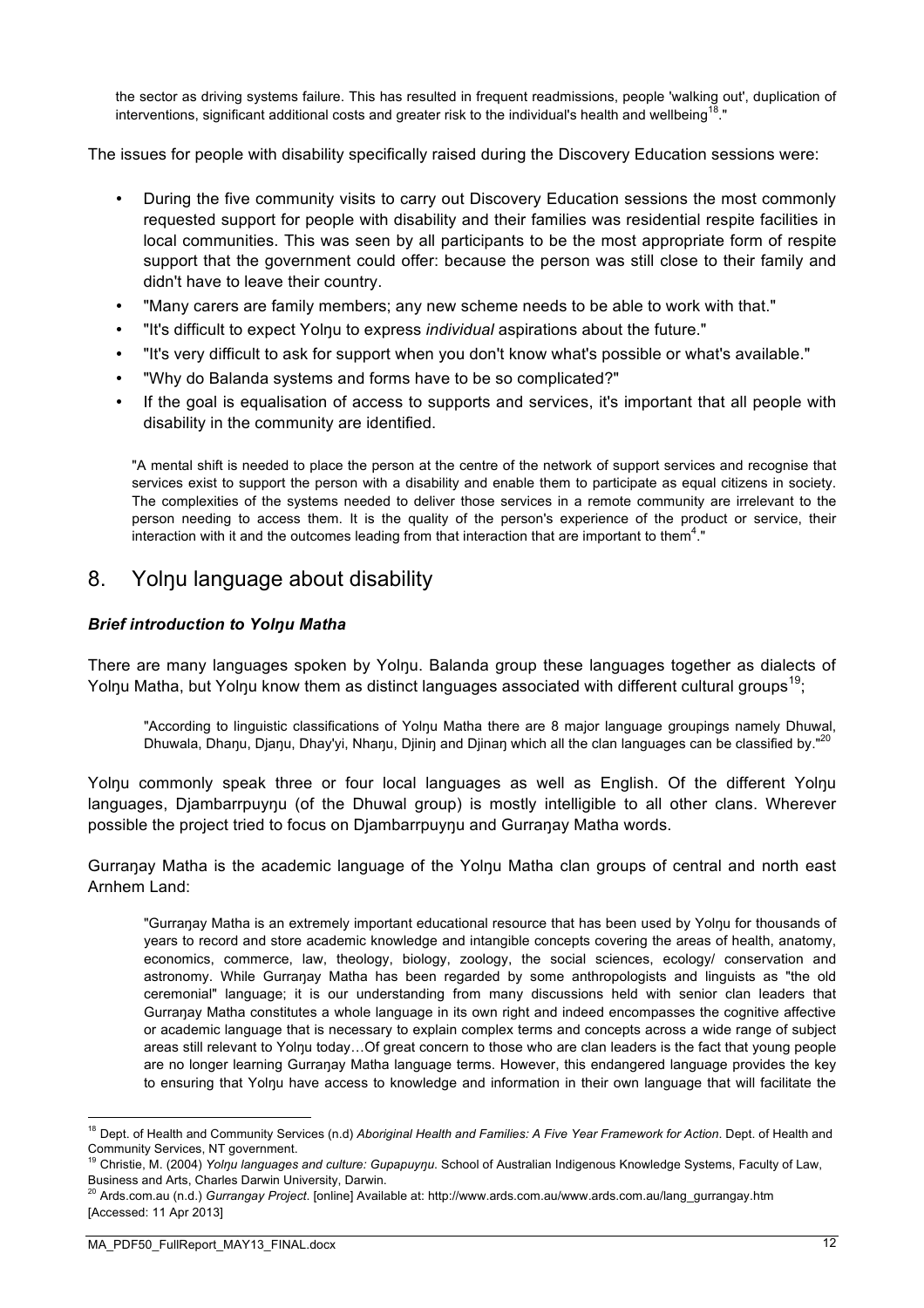understanding of contemporary information and concepts into the future...Losing Gurranay Matha, the academic language will significantly impact on Yolnu people's ability to participate in meaningful dialogue with both government and the wider Australian community in all facets of their daily lives."<sup>20</sup>

#### *Yolŋu Matha vocabulary*

In order to assist service providers in communicating more effectively with Yolnu, this project endeavoured to generate an explanation in Yolnu Math to describe what Balanda mean when they talk about *disability*. From the Discovery Education sessions it was clear that the main elements which needed communicating to Yolnu were that the Balanda concept of *disability* involved; a permanent loss of function/ability anywhere on the body; inside or outside. The following Yolŋu Matha sentence was discussed in the Darwin workshop and was intended to cover the overarching idea of *disability:*

| Wäŋayam   |     | navi            | nuli       | aa         | yolnuwal     |
|-----------|-----|-----------------|------------|------------|--------------|
| make home |     | it (disability) | habitually | IS         | peoples'     |
| rumbalnur | aa  | volnuw          | ganydjarr  | nuli       | dhawar'maram |
| in body   | and | peoples'        | strength   | habitually | finished     |

*ŋuruŋiyi.* by it (disability).

The literal translation is "It makes our body as its home and finishes our strength."

Following the workshop, ARDS educators decided that it was necessary to validate the phrase through the use of an Uninitiated Native Speakers check (UNS). The subsequent face-to-face and phone UNS checks revealed that Yolnu that hadn't been present at the workshop couldn't make sense of 'wänayam' in this context, and weren't sure what 'navi' referred to in this sentence.

It was clear that two things needed to be reconsidered. Firstly the lack of context needed to be addressed. The concept of *disability* is literally covered in the sentence by the words listed above; but the sentence does not bridge the knowledge gap between Yolnu and Balanda regarding the concept. The sentence does not clarify what 'it' refers to sufficiently: anyone who used the sentence would have to add examples of 'it' such as blind, deaf, being paralysed, etc. As in process 2, it is fundamental for educational dialogue to commence from what Yolnu already know to what they do not know. The concept of 'disability' is unknown to Yolnu and only some examples of different disabilities are known such as blind, deaf, being paralysed, etc. In this regard, the existing knowledge was not being reflected in the proposed sentence.

Secondly the term 'wäŋayam' was used as a metaphor to describe the *permanency* of the disability (the disability had made the body its home). The term was generated at the very end of the Darwin workshops through which Yolnu participants had learnt well about the concept of 'disability'. This meant that they as initiated users understood the sentence well having spent several hours discussing it.

ARDS Yolnu and Balanda community educators then reworked the sentence and ended up proposing the following sentence:

| 'Disability'<br>navi<br><b>Disability</b><br>it | whole     | nayamarrnu              | dhäruk.<br>word. | That          | word              | Dunhi dhäruk mayali'<br>meaning | nhakuna<br>such as  |
|-------------------------------------------------|-----------|-------------------------|------------------|---------------|-------------------|---------------------------------|---------------------|
| mel bambay,<br>blind                            | rumbalpuy | belonging body          | waka'<br>part(s) | qa<br>is(are) |                   | burrumunundhirri,<br>paralysing |                     |
| buthuru dhumuk wo<br>deaf                       | or        | rumbalpuv<br>about body | waka'<br>part(s) |               | bäynu.<br>missing | Ga<br>And                       | nuruniyi<br>by that |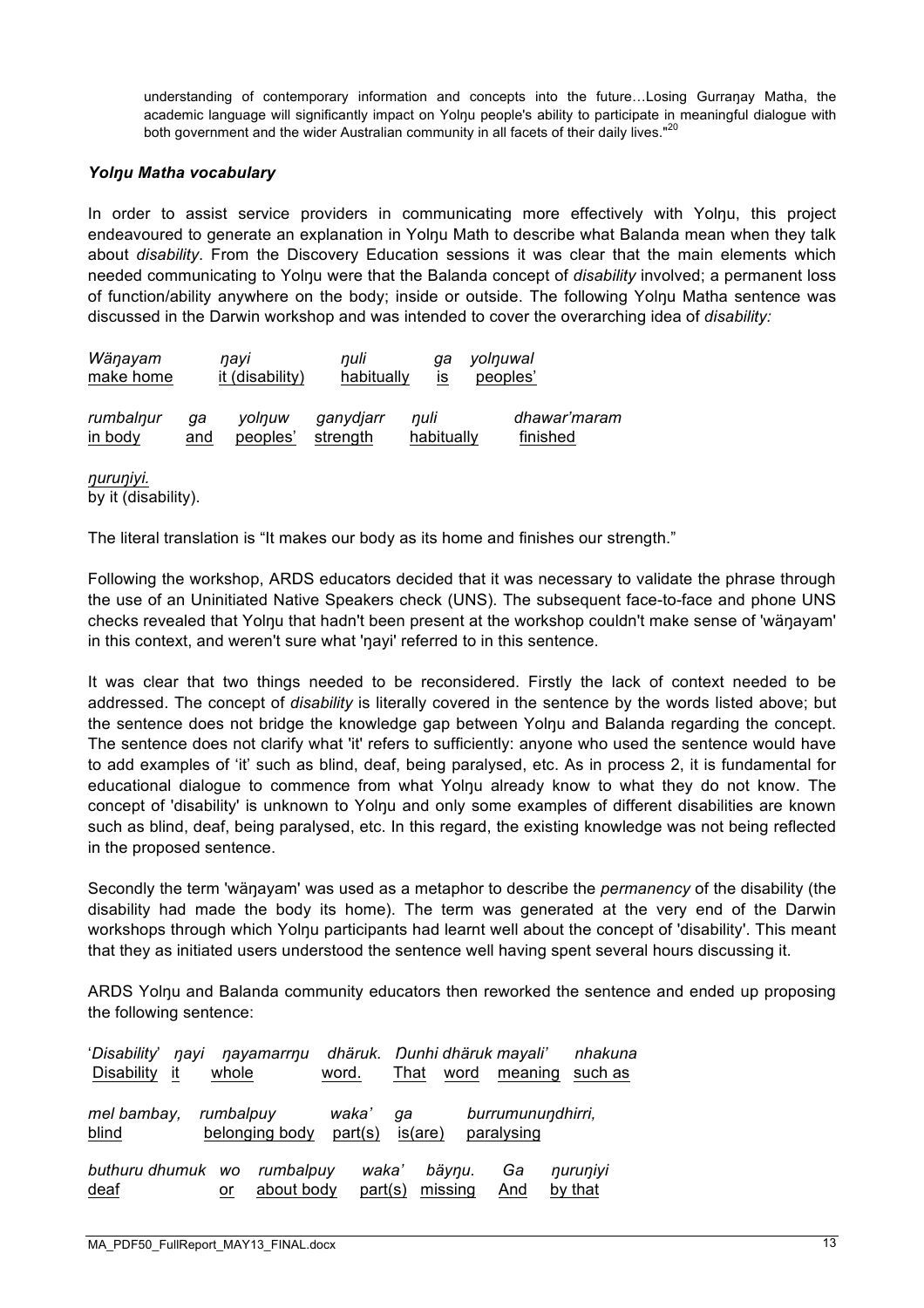| 'disability'dhu rumbalpuy |                | waka'       | bäynu nuli |            | diäma    |
|---------------------------|----------------|-------------|------------|------------|----------|
| by disability             | belonging body | part(s) not |            | habitually | function |

*manymakkuŋ gupa-dälnha.*  make good permanently.

The English translation is:

"The word 'disability' is a big word. That word means things such as blindness, parts of body are paralysed, deaf or parts of body are missing. And by having that disability it means parts of our body permanently do not function well."

Yolnu appear to benchmark a person's function against whether they can do activities/work/effort (djäma) independently or not, and whether they can walk or not (marrtji). Therefore the following phrase, which literally translates as *doesn't do activities well*, was commonly used in explanations but doesn't describe any particular condition:

#### Bäyŋu gi djäma manymakkuŋ

Similarly the phrase *doesn't walk well* describes an activity limitation but not a particular condition:

#### Bäynu gi marrtji manymakkun

In Amery's 2003 paper<sup>21</sup> the following phrase is proposed for disability:

Rumbalpuy waka' bäyŋu gi djäma manymakkuŋ.

The literal English translation of this being "A part of the body that does not function properly/normally". The five community visits to carry out Discovery Education sessions and the workshop reinforced that Yolnu relate more easily to impairments which are observable on the outside of the body. Generally physical impairments or activity limitations were better understood than intellectual or mental health conditions. Detailed information about intellectual disability and mental health conditions are not currently part of what Trudgen refers to as the *cultural knowledge base*<sup>22</sup> of Yolnu. More discussion and education is needed around the distinctions between physical, intellectual and mental health conditions before they are clearly understood. The rationale for seeking a more encompassing explanation about the Balanda concept of *disability*, is to ensure that it communicates a conceptual model to Yolŋu that includes people with intellectual and mental health conditions as well as physical impairments.

The literal English translations and certain commonly used words are included in the tables below; however it is not the intention to provide a full dictionary of Yolnu Matha vocabulary, but to provide a limited vocabulary which will assist Balanda service providers in communicating with Yolŋu about disability related issues. For example the word *bambay* (blind) and anatomical word *mel* (eyes) can be used together to discuss the person's impairment: mel bambay (blind eyes).

 $21$  Amery, H. (2003) Breaking Down The Barriers Dhumbal'yunnawuy rom bakmaram dhu: Learning How to Talk about Disabilities in Yolŋu Matha. Aboriginal Resource and Development Services (ARDS), Darwin.

 $^{22}$  Trudgen, R. (2000) Why Warriors Lie Down and Die. Aboriginal Resource and Development Services (ARDS), Darwin.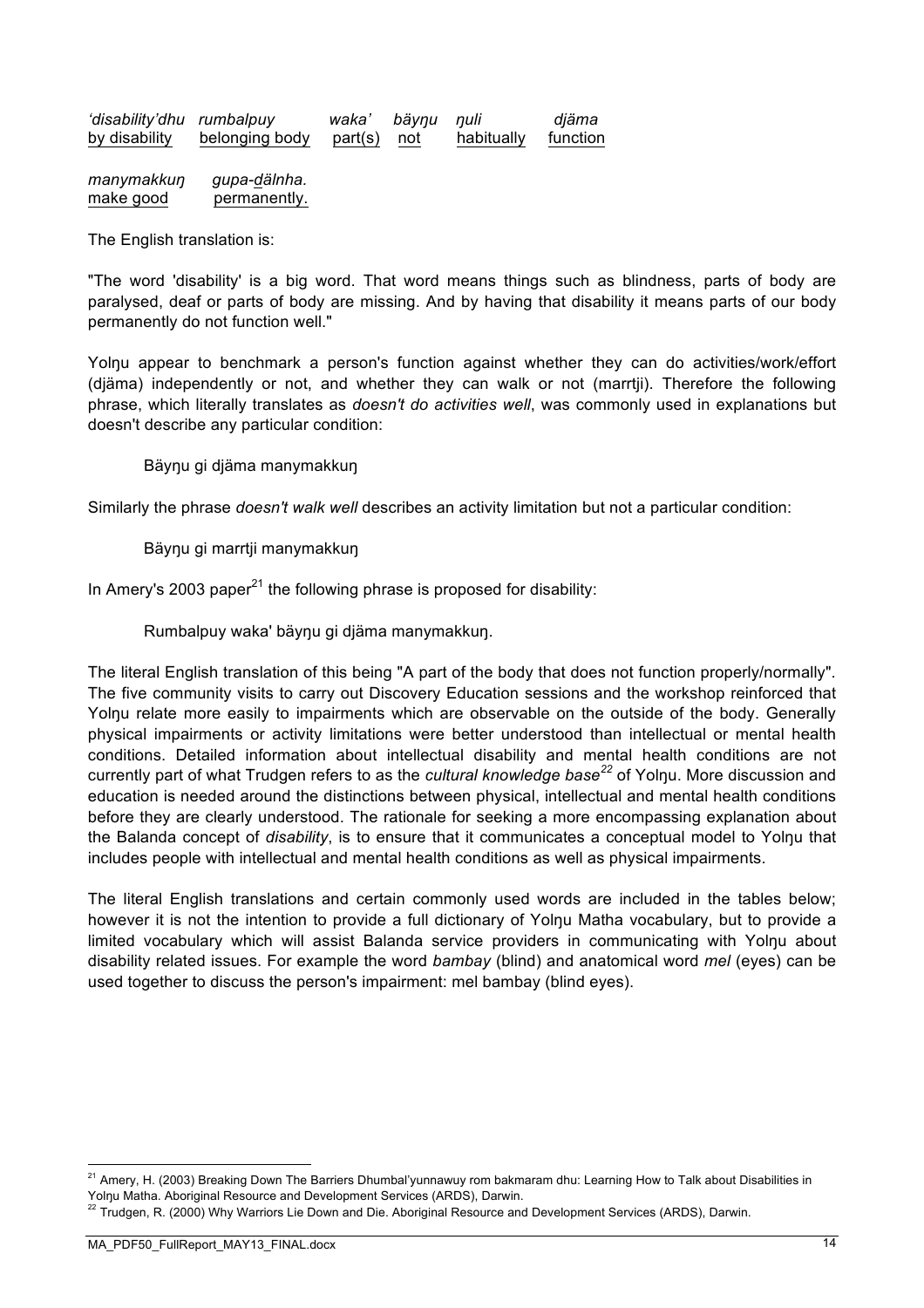#### *Commonly used general words or phrases*

| English                 | Yolnu Matha  | <b>Literal English translation</b> |
|-------------------------|--------------|------------------------------------|
| Detailed<br>explanation | Dhudi-dhäwu  | Deep/base story                    |
| Good/well               | Manymak      | Good/well                          |
| Not good/not well       | Yaka manymak | Not good/not well                  |
| New/young/recently      | Yuta         | New/young/recently                 |

#### *Common anatomical body parts*

| <b>English</b> | Yolnu Matha     |
|----------------|-----------------|
| Body           | Rumbal          |
| <b>Brain</b>   | Bamburunburun   |
| Head           | Mulkurr or liya |
| Face           | Buku            |
| Eyes           | Mel             |
| Ears           | <b>Buthuru</b>  |
| Shoulder       | Lambarr         |
| Arm            | Wana            |
| Elbow          | Likan           |
| Hand           | Gon             |
| Hip            | Dharwa          |
| Upper leg      | Yutungurr       |
| Knee           | <b>Bunkumu</b>  |
| Lower leg      | Yaŋara          |
| Foot           | Luku            |
| <b>Blood</b>   | Gulan or mangu  |

*The disability related terms which were most commonly generated by the Yolŋu participants in the five discovery and education sessions*

| <b>Current disability</b><br>terminology | Yolnu Matha     | <b>Literal English translation</b>     |
|------------------------------------------|-----------------|----------------------------------------|
|                                          |                 |                                        |
| Paralysis                                | <b>Bundhurr</b> | Paralysis                              |
| <b>Numbness</b>                          | Burrumunun      | Numb/stiff/slow moving person          |
|                                          | Buthuru dhumuk  | Ears closed/blocked                    |
| Hearing impaired                         | Buthuru mukthun | Ears covered to stop/quieten the noise |
|                                          | Dhonulu         | Hearing problem                        |
| To limp                                  | Djukatthun      | Limp (verb)                            |
| Speech impaired                          | Matha yalngi    | Language weakness                      |
| <b>Blind</b>                             | Bambay          | <b>Blind</b>                           |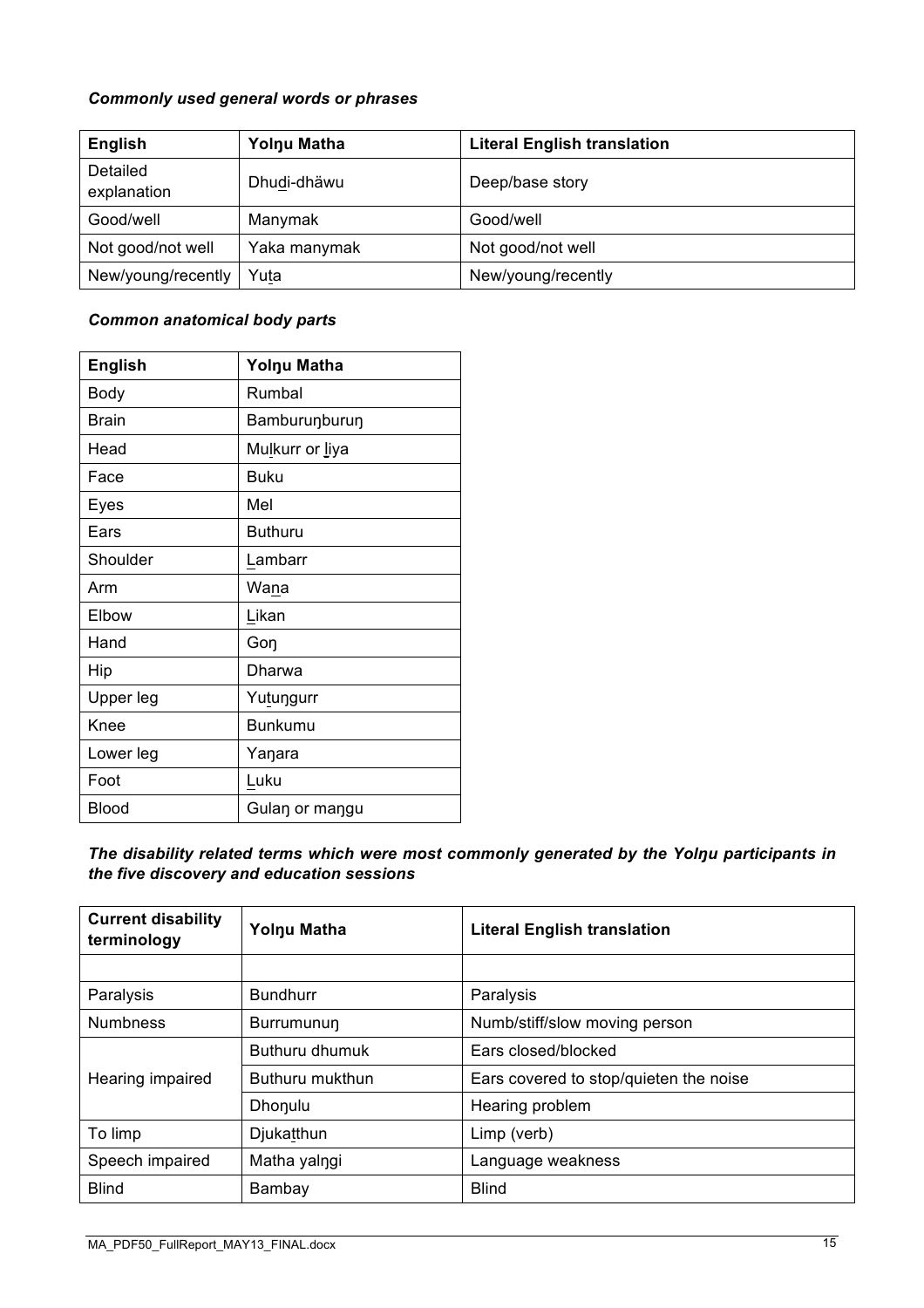| Weak             | Yalngi        | Weak                                                                                                                                                                                                                                                        |
|------------------|---------------|-------------------------------------------------------------------------------------------------------------------------------------------------------------------------------------------------------------------------------------------------------------|
| Dead             | Rakuny        | Literally means 'dead' and can be used to refer to<br>'no feeling' in sentence like narra wana rakuny (my<br>arm has no feeling)                                                                                                                            |
| Pain             | Dhun'thundhun | Pain (verb)                                                                                                                                                                                                                                                 |
| Sickness/disease | rerri         | Sickness/disease (observed it was also used to<br>indicate pain)                                                                                                                                                                                            |
| Sick person      | Rerrimirr     | With sickness (possessing sickness)                                                                                                                                                                                                                         |
| Healthy          | Rerrimiriw    | Not with sickness                                                                                                                                                                                                                                           |
| Old people       | Rirrkminy     | Yolnu men must avoid calling their sisters by their<br>names and use words like bambay, midiku and<br>yalngi. The word 'rirrkminy' is used to refer to old<br>men and women in a respectful way. It doesn't<br>necessarily mean they are frail (clarified). |

#### *Disability related terms from Amery's paper which were discussed, some of those which were clarified and words which were recorded during the Discovery Education sessions but which had not been previously listed in Amery's paper (although these were new to the investigating team, they were previously known to ARDS)*

| <b>Current disability</b><br>terminology                                         | Yolnu Matha                             | <b>Literal English translation or explanation</b>                                                                                                                                                                           |
|----------------------------------------------------------------------------------|-----------------------------------------|-----------------------------------------------------------------------------------------------------------------------------------------------------------------------------------------------------------------------------|
| Crutch or stick user                                                             | Dharpamirr                              | (Person) with crutches/walking stick (discussed)                                                                                                                                                                            |
| Wheelchair user                                                                  | Wiltjiyamirr                            | (Person) with wheelchair (recorded)                                                                                                                                                                                         |
| Shower chair                                                                     | Wadapthunawuy<br>nhinanhamirr           | Something to sit down for shower (discussed)                                                                                                                                                                                |
| Below knee prosthesis                                                            | Toy-one yanara                          | Toy-one yanara is a new colloquial term,<br>compared to the alternate <i>yuta yanara</i> (new leg).<br>The literal translation of the sentence is: "Toy-<br>one lower leg"                                                  |
| Hearing aid                                                                      | Buthurupuy girri                        | The thing that relates to hearing (recorded)                                                                                                                                                                                |
| Head injury                                                                      | Liya-wutthunawuy                        | Head injury resulting from physical impact or<br>injury (discussed). The meanings of liya, mulkurr<br>(head) and bamburunburun (brain) overlap and<br>are interchangeable.                                                  |
| He/she<br>perpetually/permanently<br>isn't thinking in a good<br>way (clarified) | Bäynu nayi nuli gi guyana<br>manymakkun | Also the phrase bitjan bili, which means 'always'<br>(adverb) can be used instead of 'nuli'.<br>Further work is needed to understand whether<br>this phrase can be translated as Balanda phrase<br>such as 'mental health'. |
| Being paralysed                                                                  | Burrumunundhirr                         | Being paralysed/numb (recorded)                                                                                                                                                                                             |
| Accident/injury                                                                  | Wutthunawuy                             | Accident/injury (discussed)                                                                                                                                                                                                 |
| A person who is slow in<br>learning and moving                                   | <b>Bundhuwulu</b>                       | Further work is needed to understand whether<br>this phrase can be translated as Balanda phrase<br>such as 'intellectual disability'.                                                                                       |
| About the body                                                                   | Rumbalpuy                               | 'Physical disability' is a concept that doesn't<br>translate into Yolnu Matha (discussed)                                                                                                                                   |
| About the head or brain                                                          | Liyapuy or mulkurrpuy                   | 'Psychiatric / mental illness' is a concept that<br>doesn't translate into Yolnu Matha (discussed)                                                                                                                          |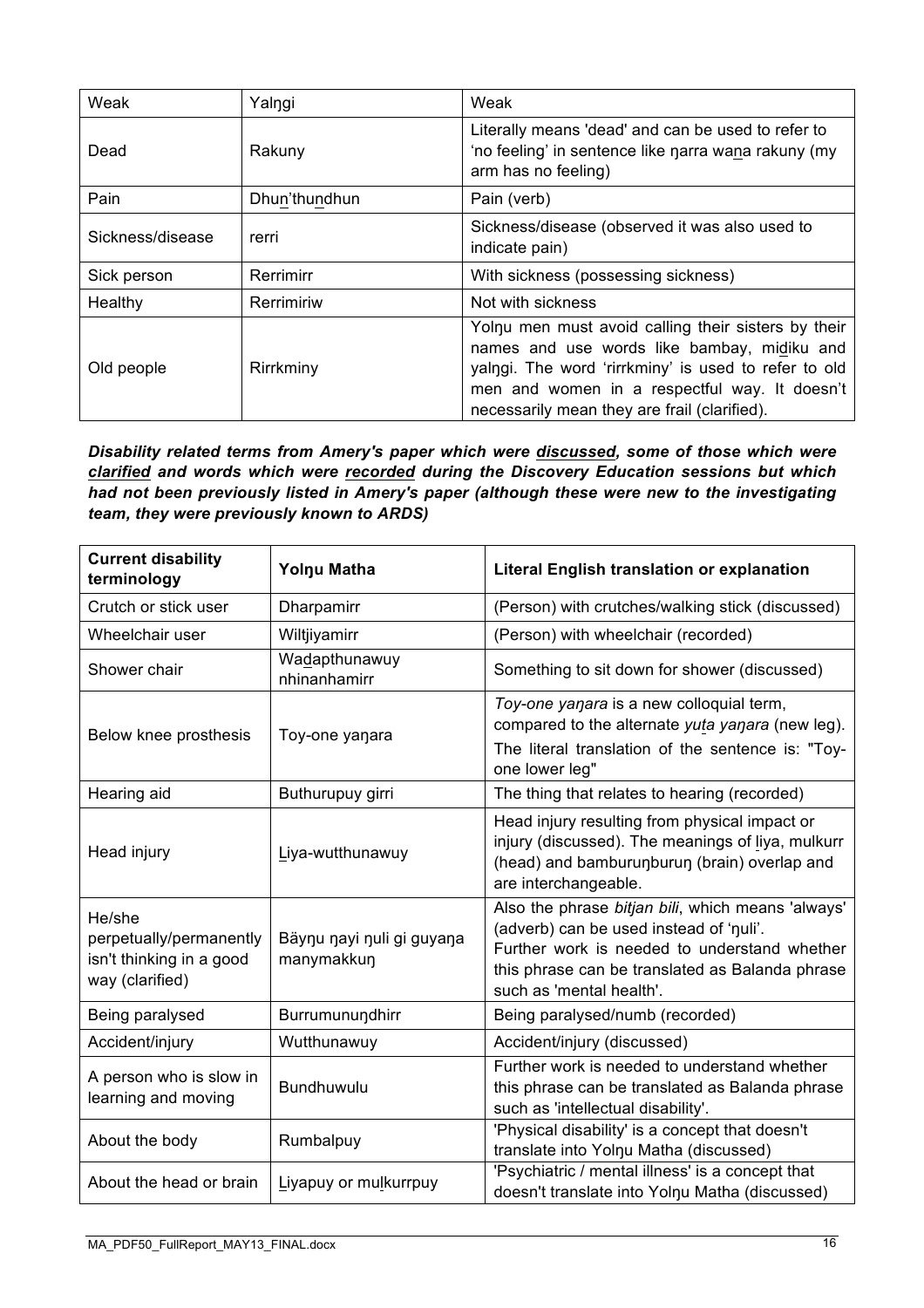| What makes you sick?                            | Nhäliy nhe rerrikthun?                     | There is no word equivalent to 'cause or<br>causation' (discussed)                          |
|-------------------------------------------------|--------------------------------------------|---------------------------------------------------------------------------------------------|
| At the time when you<br>were born               | Duli nhe nuli dhawal-<br>guyana            | There is no direct equivalent of 'congenital'<br>(discussed)                                |
| Through the line of<br>blood                    | Dunhiyi bili mangukurr<br>yarratakurr      | There is no direct equivalent of 'genetic'<br>(discussed)                                   |
| The baby sitting inside<br>of his or her mother | Dändimirrinuwal yothu<br>gulunnur          | There is no direct equivalent of 'pre-natal<br>environment' (discussed)                     |
| Premature baby                                  | Walumiriw yothu                            | Baby without days (recorded)                                                                |
| Can't walk at all                               | <b>Bundhurr</b>                            | Unable to sit up, walk, go to toilet or any<br>activities, also means paralysis (discussed) |
| He/she is walking with<br>support               | Dayi yolnu nuli ga marrtji<br>dälkunhamirr | He/she is walking with support.(recorded)                                                   |
| Can walk independently                          | Marrtjinyamirr                             | A walking thing.(recorded)                                                                  |
| Can't do activities                             | <b>Bundhurr</b>                            | Unable to sit up, walk, go to toilet or any<br>activities, also means paralysis (discussed) |
| With aid/support                                | Dälkunhamirr                               | Something strengthening someone.                                                            |
| Can do activities<br>independently              | Walanyawalanya                             | The person being highly motivated to do lots of<br>activities (discussed)                   |

#### *More investigation needed*

The table below shows other disability related terms which have been discussed, but for which the process of discovering a meaningful translation is not complete. The lack of knowledge over the exact translations of the terms below means leaving them out of the educational resources at this time. Most of the concepts below which still require clarification relate to the brain and thinking. There are many Yolnu Matha terms which overlap, and more time working with Yolnu is required to differentiate between the various types of head and brain injury, damage or malfunction. It's also currently difficult for Yolnu communicating with Balanda to differentiate between intellectual disability and mental illness. These difficulties point to the need to discover more about the Yolnu understanding of the brain and its functions. The telling of foundational stories about individual conditions by knowledgeable practitioners will generate better shared understanding.

| <b>English</b>     | More discussion of these<br>Yolnu Matha terms required | <b>Literal English translation</b>                                                                                                                                                                                                                                         |
|--------------------|--------------------------------------------------------|----------------------------------------------------------------------------------------------------------------------------------------------------------------------------------------------------------------------------------------------------------------------------|
| Acquired?          | Märranhawuy                                            | 'Märranhawuy' literally means concerned with<br>receiving. In this context 'märranhawuy' could also<br>mean diseases which a baby acquires from her<br>mother, which we would normally associate with<br>congenital rather than acquired. More<br>investigation is needed. |
| To sense           | Gatjarr'yun                                            | Verb: taste, hear, feel, smell, listen                                                                                                                                                                                                                                     |
| Lifestyle factors? | No term currently known                                | Explanation: our lifestyle can affect us becoming<br>disabled eg: drugs & alcohol, malnutrition, etc.                                                                                                                                                                      |
| Neurological?      | No term currently known                                |                                                                                                                                                                                                                                                                            |
|                    | Mulkurr-närinumirr                                     | Brain is sometimes functional (engaged) and<br>sometimes malfunctioned (disengaged)                                                                                                                                                                                        |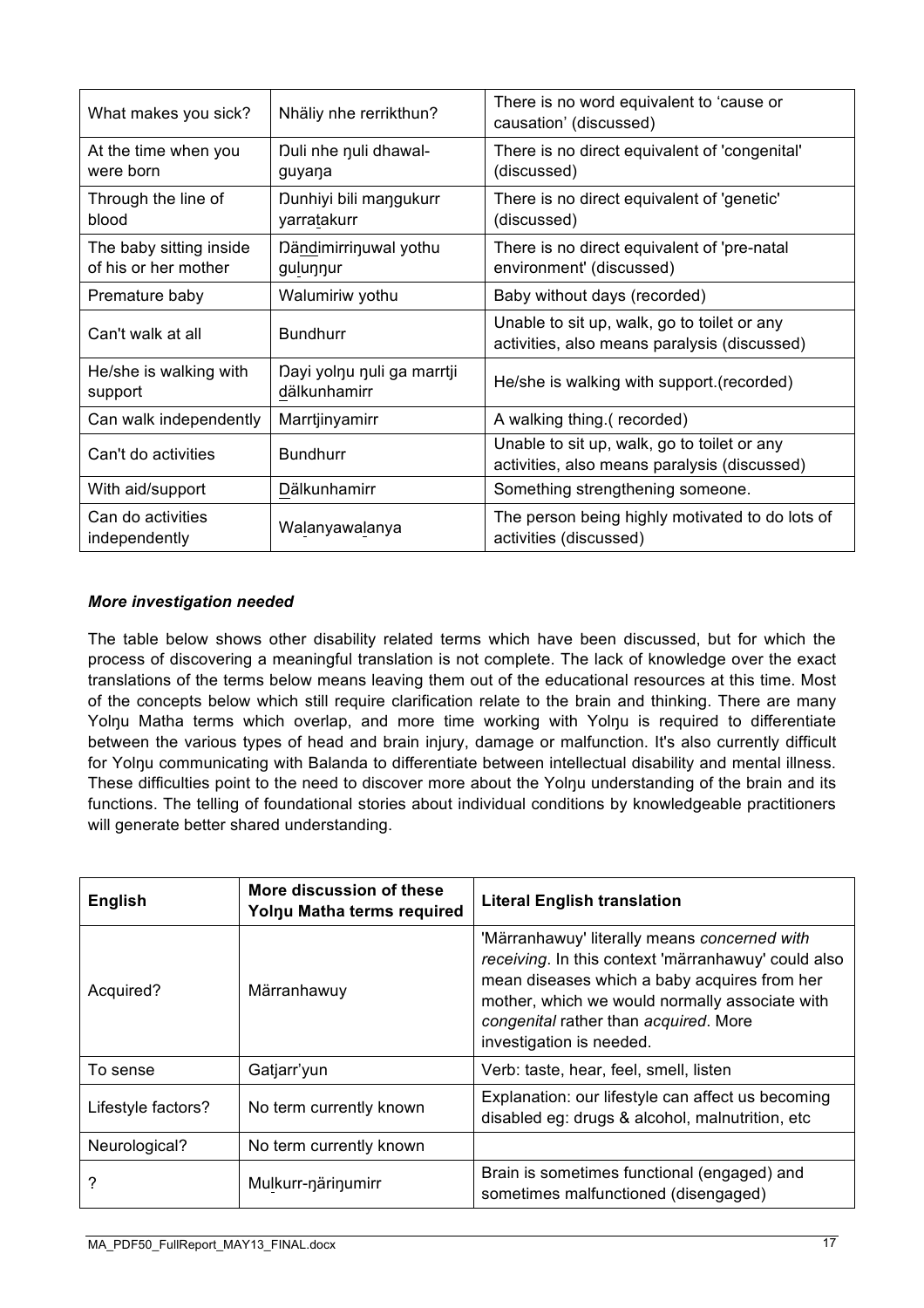| Literally head<br>sickness?      | Mulkurr-rerrimirr                                                 | This covers several conditions/disorders of the<br>head or brain. This phrase hasn't been discussed<br>sufficiently yet to be certain of it's exact meaning<br>for Yolnu, distinct from the other terms               |
|----------------------------------|-------------------------------------------------------------------|-----------------------------------------------------------------------------------------------------------------------------------------------------------------------------------------------------------------------|
| Literally brain<br>injury?       | Bamburunburun wutthunawuy                                         | This phrase hasn't been discussed sufficiently yet<br>to be certain of it's exact meaning for Yolnu,<br>distinct from the other terms.                                                                                |
|                                  | Gulanbuy gurrkurr gungam<br>bamburunburunnur                      | The literal translation: "the blood in the vessels<br>covers the brain" describes the scientific fact of a<br>haemorrhage, but does not necessarily mean<br>stroke (clarified)                                        |
| Stroke?                          | dalalakthun                                                       | this word covers both stroke and heart attack.<br>Literally means the body shakes and vibrates due<br>to serious damage on body                                                                                       |
|                                  | Burrumunundhirr                                                   | this word means you go numb                                                                                                                                                                                           |
| Alzheimer's                      | Guyananhawuy rerri<br>worrunuw                                    | the condition which affects your thinking when you<br>get old (clarified)                                                                                                                                             |
| disease?                         | Dhawuthuwa                                                        | naturally<br>old<br>people<br>forget<br>things<br>some<br>easilydoesn't necessarily mean that they have a<br>mental illness                                                                                           |
| Dementia?                        | Guyananhawuy rerri                                                | "the sickness concerned with thinking" this is a<br>new word based on Balanda view point. It is better<br>used in a sentence:                                                                                         |
|                                  | Mulkurrpuy rerri nunhi bäynu<br>nayi nuli gi guyana<br>manymakkun | this sentence literally means "the sickness in your<br>head or brain by which you habitually don't think<br>clearly"                                                                                                  |
| Autism?                          | Munmun ga dhärukmiriw                                             | a munmun person listens to people but doesn't<br>interact with them actively, often sit quietly not<br>speaking. If a dog jumps over a baby when he/she<br>is little, the baby will become mun'mun ga<br>dhärukmiriw. |
| He/she is living with<br>support | No term currently known                                           | The term 'living' needs to be broken down and<br>better understood in order to translate this<br>concept.                                                                                                             |

Amery was clear that the findings of his work were predominantly linguistic in nature, and emphasised that understanding language is an on-going process;

"It is recognised that the terms generated from this project need wide circulation within East Arnhem communities, especially with clan leaders and Yolnu health personnel, so that more informed discussion can occur and feedback obtained. Some testing and further development of concepts and linguistic constructions derived in the Disability workshops has continued to occur in on-going conversations with individuals in several East Arnhem Land communities, as well as with some Yolnu persons living in Darwin, however there is still need for much more to occur."

The above statement is as true today at the completion of our project as it was in 2003; the process is on-going and going forwards much work is needed in order that Yolŋu people with disability and their families gain a clear understanding of their disability and underlying medical conditions. Whilst the Discovery Education sessions conducted during the project have further contributed to the understanding of Yolnu Matha relating to disability; this project focused more on worldview and drawing out practical learning for service providers.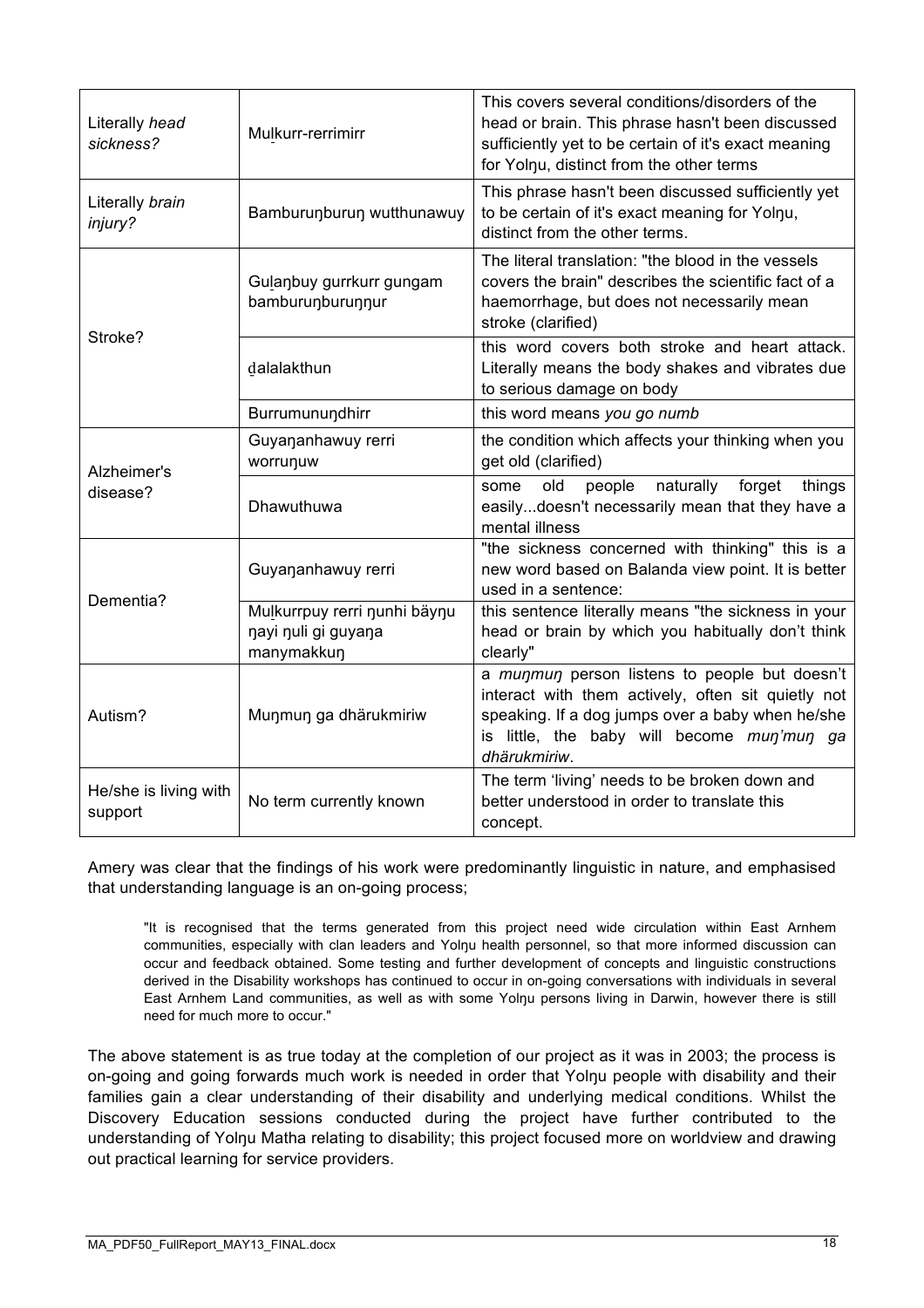# 9. Yolnu worldview of disability

Yolnu objectively describe what is observed about the person with a disability without categorising them or any stigma or negative connotations. This represents an almost ideal acceptance of human diversity in the Yolŋu community (within certain limits discussed below). It is imperative that through our haste to intervene we don't simply impose a Balanda concept of disability over the top of Yolŋu culture.

Every cultural group has its own perspective on the world. Human's have mental models/concepts of what represents a complete person to them: a human body, with all its observable, physical attributes that are familiar to them; behaviour which fits with their social and cultural norms; development and learning which happens at a rate that they can recognise, etc. These mental models define the boundaries of what we consider normal human development and behaviour.

Yolnu appear to benchmark a person's function against whether they can do activities/work/effort independently or not, and whether they can walk or not. These are both facets of directly observable, physical ability. Therefore if a Yolnu person with a disability is compensating for their impairment in some way but is still able to do activities and walk (even if that involves a 'support' of some kind) the Yolnu don't appear to distinguish that person as being different to themselves.

The positive consequence of this is that no evidence of people with physical or sensory disabilities being stigmatised was observed or reported. This is supported by Elliot (1994)<sup>23</sup> and Senior (2000)<sup>24</sup> cited in the Productivity Commission's report on Disability care and support  $25$ .

The possible negative consequence is that if a Yolnu person with a disability is able to 'get by' in community by compensating in some way, that person may not be identified as needing further support. In the first instance the person may not identify as being disabled:

"…most Aboriginal people that have a disability don't generally identify as being a person with disability so the language in the disability area is often a barrier for a lot of Aboriginal people." Damian Griffis, CEO, First Peoples Disability Network (Australia)

It is anticipated if service providers prepare well with a Yolŋu cultural and linguistic liaison officer who is conversant with both Yolŋu and Balanda bio-medical worldview and languages, the Yolŋu Matha explanation of the concept of 'disability' discussed and proposed by this project (see section 8) will aid in the identification of Yolnu with disabilities; helping people in community to think about all the Yolnu they know who fit the definition.

In general physical impairments or activity limitations were better understood than intellectual disability<sup>26</sup> or mental illness<sup>27</sup>. Yolnu related more easily to impairments which were observable on the outside of the body and less information about intellectual disability or mental illness is part of the Yolnu cultural knowledge base<sup>2</sup>. It was observed that Yolŋu did not differentiate between people with intellectual disability and people with a mental illness, and did not group these together with people with physical disabilities. There remains unease among many Yolnu around mental illness, particularly since it often manifests in teenage and later years. While intellectual disability is often emergent almost from birth, the development of aberrant behaviour and thinking associated with mental illness is often attributed to bad spirits. In one case the team heard of a 'cursed hat' that a teenager had picked up

- <sup>24</sup> Senior, K. (2000) *Testing the ICIDH-2 with indigenous Australians: Results of field work in two Aboriginal communities in the Northern Territory*. Australian Institute of Health and Welfare, ICIDH Collaborating Centre and the Department of Health and Family Services.
- <sup>25</sup> Productivity Commission (2011) Disability care and support: draft report [vol 1 & 2]. Canberra: Productivity Commission (section 9) 26 The National Council on Intellectual Disability state that: intellectual disability is characterised by significant limitations in intellectual functioning; and adaptive behaviour expressed in conceptual, social and practical skills; which originates before age 18. (ncid.org.au) <sup>27</sup> The Mental Illness Fellowship Victoria state that: mental illness refers to a group of disorders that affect the way a person thinks, feels and acts. Mental illnesses include depression, bipolar disorder, schizophrenia, anxiety and personality disorders. (mifellowship.org)

 <sup>23</sup> Elliot, D. (1994) *Aboriginal Perceptions of Disability and the Formulation of an Appropriate Method of Providing Rehabilitation Services to Clients on Remote Communities*, Pilot Project Number 1, Commonwealth Rehabilitation Service, Darwin.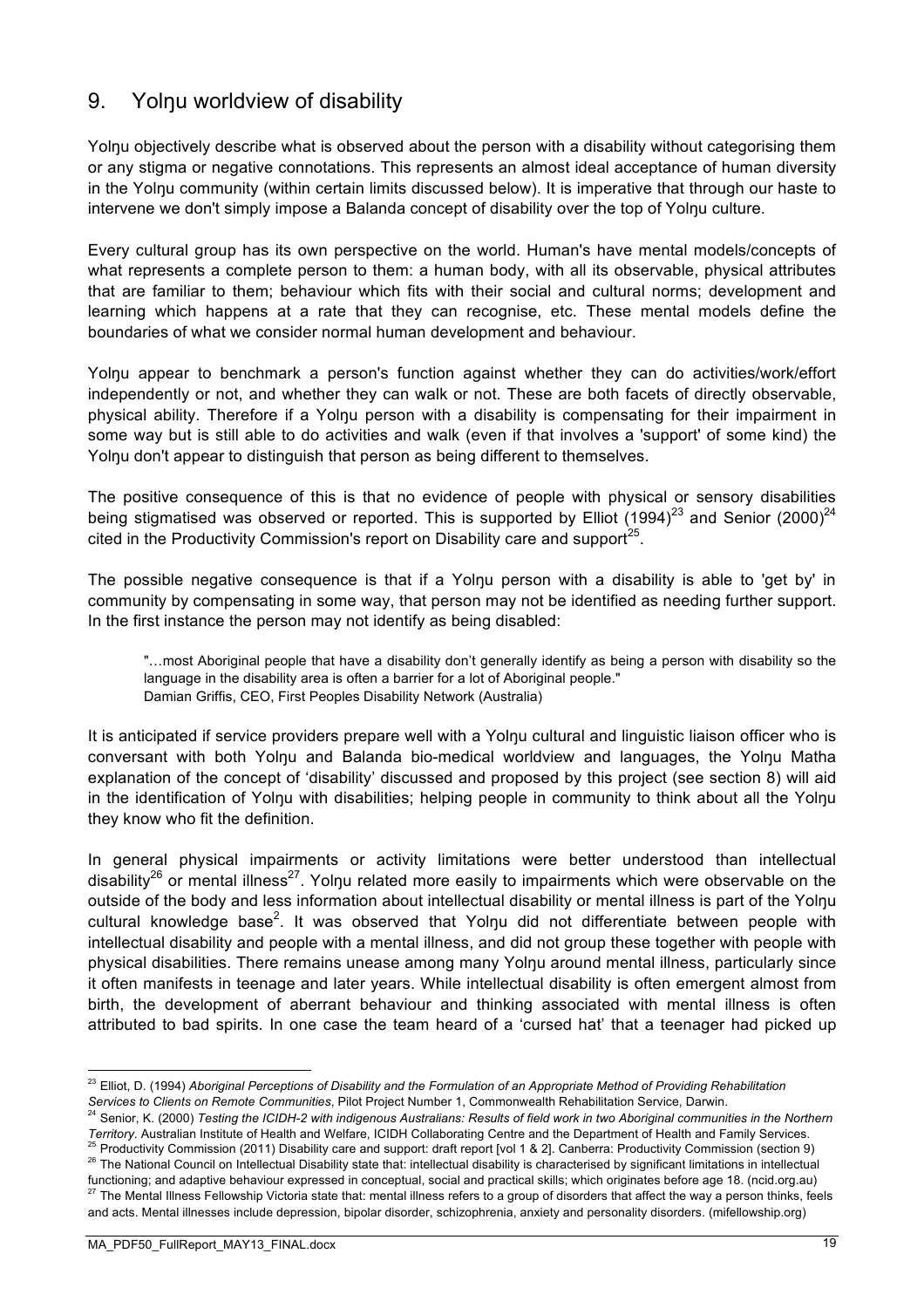accidentally and since that time had suffered mental health problems. As noted earlier, Yolnu are very perceptive and often seek an explanation for sudden changes in behaviour.

The two areas of disability which were the cause of shame for Yolŋu are incontinence and outbursts of challenging behaviour and loud noises in public. Reportedly the fear of an episode happening in public made some carers reluctant to assist the person with disability to go out into the community. In Yolnu culture, the taboos associated with personal hygiene (especially toileting) are very strong, and public incontinence brings shame to not only the person and their carer, but also the family. Consequently this area of support (and space/facility to deal with it in privacy) is almost the top priority for most families.

# 10. Process 1: The process to understand language & worldview

#### *Background and principles of ARDS educational methodology*

After many years working in the field with Yolnu people, Aboriginal Resource and Development Services (ARDS) have developed a successful educational methodology that allows for the sharing of knowledge covering a wide range of often complex subject areas. These include health, legal and economic topics. This educational methodology incorporates principles of adult education, community development and applied linguistics. A crucial aspect of the ARDS approach is the use of the people's own language in the educational setting. All programmes are delivered in language, using two-way dialogue between Yolŋu and the educator. The ARDS education approach aims to incorporate and respect the people's own experiences, knowledge, worldview and intellect. It is delivered in a way that is culturally-appropriate, respectful and comfortable. ARDS staff attempt to provide people with the 'full story' that many Yolnu people request, as opposed to a short message which conveys little or no intellectual understanding. The use of people's language, world view and existing knowledge allows for the use of what ARDS calls 'Discovery Education'.

Central to the ARDS educational methodology, Discovery Education aims to deliver concept-based education around 'problems' that people are wanting answers to. The subject or issue is identified by the people themselves, usually being something that is affecting them or causing confusion. The educator begins by building up background to the general subject and working out what knowledge people hold on this topic. The educator thoroughly researches the topic and the nature of the people's questions and starts collecting a list of key Yolnu Matha words on the subject to spark discussion. After this has been done education on the topic can begin with the educator and people using two-way dialogue in the people's own language. The educator builds on the existing knowledge and through dialogue clarifies misunderstandings and fills in knowledge gaps. During this process the educator is also learning from the people and adapts the content and approach as appropriate. Using the Discovery Education method allows the people to drive the educational content. They 'discover' information of relevance and significance to them, as opposed to having it fed to them indiscriminately. It is an approach that engages and empowers people, making them active participants in constructing and owning the information.

#### *Preparing the team*

A critical part of the work was to build a team that had language and cultural experts, and those with expertise in disability. For cost and operational reasons, the team that visited community was kept to a maximum of four people (one or two from Motivation Australia, and two or three from ARDS). This size proved quite manageable and worked well on community. Gender balance within the team was also considered.

The team worked to understand each others' strengths, and to build and explore examples from their experience to achieve a shared understanding of important concepts (e.g. what is the difference between impairment and disability; types of assistive technology that people may need; how it all relates to medical care/rehabilitation, etc.)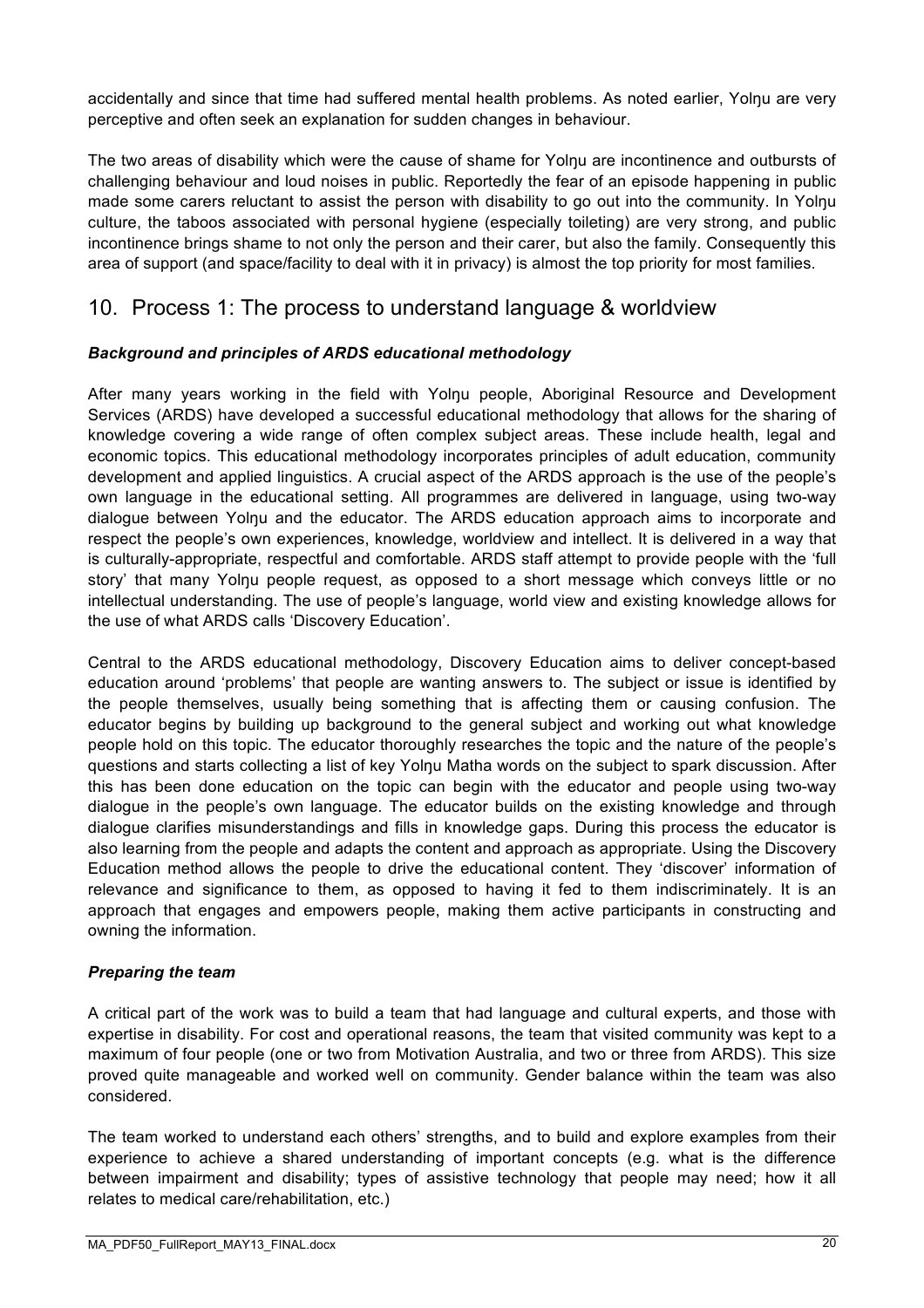#### *Preparing the community*

Yolnu Radio, newsletters and word of mouth was used to tell those in the target communities in general terms about the purpose of the project, and in particular that a team would be coming to do *djäma* (work) on community. A key part of this introduction was to explain who the team were.

ARDS is well known throughout East Arnhem Land, for many decades of economic, health and legal educational sharing with Yolnu and more recently through their radio station (Yolnu Radio). Motivation Australia has traditionally worked in less resourced settings internationally, and while it had done some work in East Arnhem it was an 'unknown' to the East Arnhem Land people. Consequently an important part of the introductions (both prior to and when arriving on country) was to explain who Motivation Australia are, what they do, and why they had come to do this *djäma* in East Arnhem.

#### *Establishing the protocol for djäma*

The Project Team planned the work on community as a collaborative *djäma*. Sessions were anticipated to be interactive, and built heavily on narrative (the telling/sharing of stories). While the Motivation team members present would provide disability-related expertise, the expertise in Yolnu language, worldview, culture and law (*rom*) would come from those in the community and from the ARDS educators. The project was one of exploration and development (as opposed to *question and answer*) in keeping with Indigenous approaches to learning and sharing valued information – the basis for Discovery Education.

#### *Ethical clearance*

The project was required to have human research ethics clearance (HREC) by the funding body. The Ethics Proposal required careful negotiation with the Ethics Committee to ensure that the contribution of individual Yolnu could be recognised.

#### *Timing*

Planning for any work in northern Australia requires consideration of weather due to the tropical environment. The team aimed to meet participants in their communities (on country). There is generally less mobility between communities (and homelands), and fewer ceremonies planned during the wet season period thus increasing people's availability for consultations in community. This can also be a good time to visit people on established homeland communities who are more likely to remain in more permanent shelter. The wet season does pose risks associated with flights and extreme weather events and the team did have to postpone one trip due to bad weather.

#### **Team dynamics**

Team members who had not previously worked using the ARDS methods were provided with background reading including:

- Friere's 'Stages towards critical consciousness in dominated cultures'
- Harris 'Have your Manners'<sup>28</sup>
- Savage & Godwin 'Controlling your language: Making English clear'*<sup>29</sup>*

In addition it was accepted that the ARDS Community Educators would undertake the requests for participation and the introductions. With rare exceptions, the Community Educators facilitated all conversations in Yolŋu Matha, translating and clarifying as necessary for the English speaking team members. The Community Educators also ensured the team did not breach cultural or law protocols,

 <sup>28</sup> Harris, S 1987, 'Have your Manners' in Ruth Liscombe (ed.) *Living and Learning in an Aboriginal Community.* NT Dept of Education, Darwin.

<sup>29</sup> Savage F & Godwin P (1994) *Controlling your language: Making English clear'* Contact No 136 (Apr 1994) p1-6.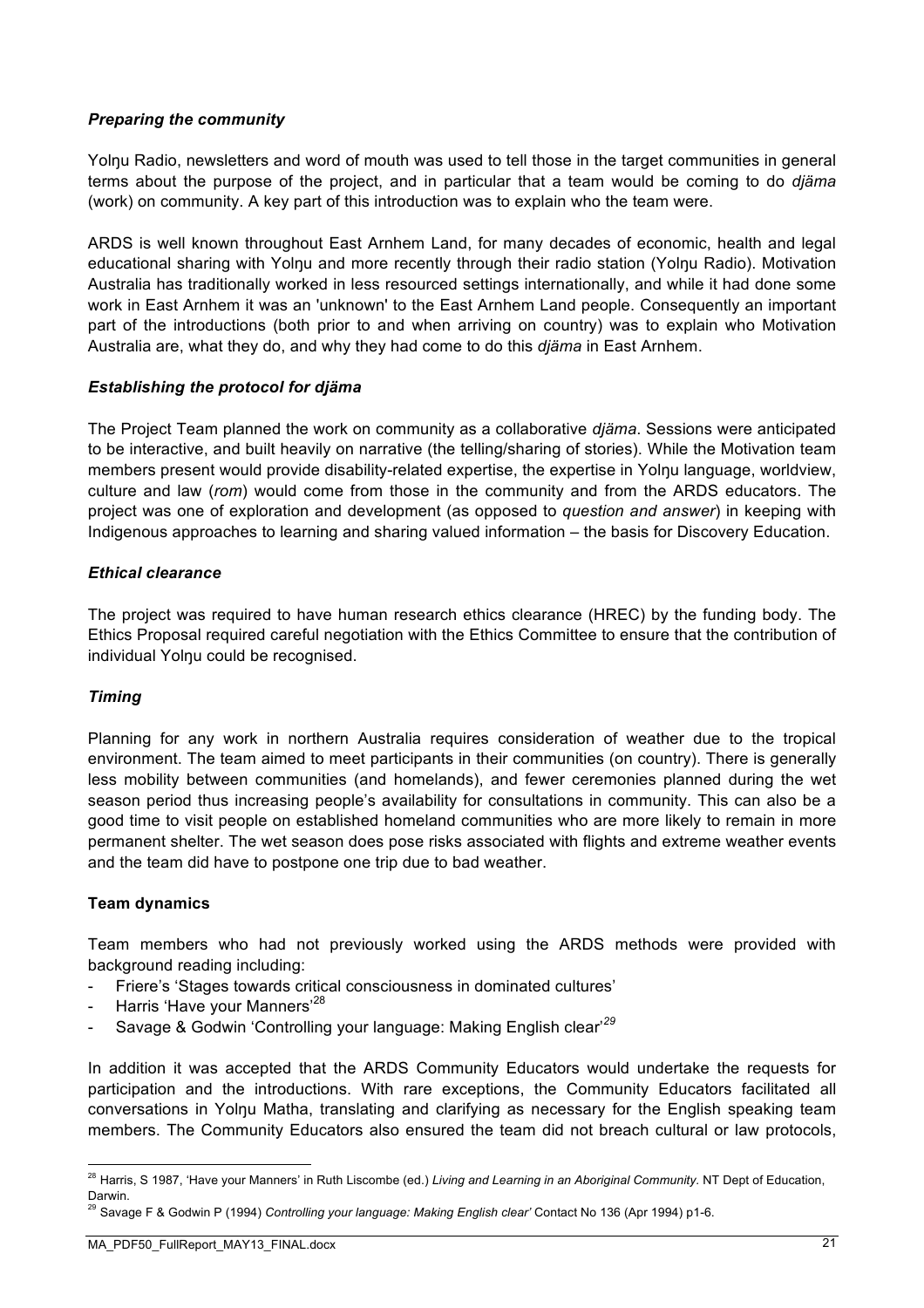providing guidance and later explanation to Balanda members particularly on topics that carried shame or taboo. In some communities, one or more senior people would also interact directly with the Balanda members of team in English, sometimes translating conversation with others nearby. As a consequence, at times there would be multiple conversations underway, but inevitably when points of worth had been agreed, these would be shared with and written down by a Balanda team member.

It was also agreed that there would be time in the schedule for discussions just within the team. This proved invaluable to:

- enable Balanda members to explore some of the feelings and issues that may have been too sensitive to be translated in the public forum;
- permit the team to reflect on and adjust the process (and plans for future meetings) to ensure it avoided causing any distress to participants, or tension within subgroups or the community;
- provide time for the Community Educators to explore and clarify their understanding of disability terms and concepts with the Motivation content experts.

#### *Logistics*

Flights, vehicle hire and accommodation were arranged to facilitate the team to travel & work together. The vehicle hire also proved valuable in assisting community members to attend group sessions.

All members sought and gained a Northern Land Council access permit to cover their time in East Arnhem. Although not strictly necessary for the target population, all team members also had appropriate child safety clearances.

One of the members of the team took responsibility for managing the payment of the cash honorarium to active participants. This included completing the necessary tax and administrative documentation with those participants.

It was critical (and a requirement of the Ethics Clearance) that the team had access to relevant referral pathways when participants raised issues where they wanted advice or support beyond the scope of the project (e.g. with Centrelink).

#### *Undertaking a consultation*

Upon arrival in a community, the Community Educator(s) would visit key contacts known to have interest in or work in disability. In several cases, local facilities permitted the use of their community space for the discussion groups. Typically it would take up to half a day to make introductions, and then work with local community members to schedule meetings or discussion groups. The early phases often involved being directed to individual's homes where the Educator would follow cultural protocols (usually with the Balanda members waiting in the vehicle or at a distance) to introduce themselves and the work, and then determine if it was convenient to do *djäma*. Families were very accommodating, with some immediately welcoming the team in, while others scheduled an appropriate time or went with the team to a neutral space.

Where possible, key community contacts such as the aged care service and Shire staff were made aware of the Team's presence and the work it was doing.

Focus or discussion groups tended to form as a result of word of mouth around the community, with community members encouraging key stakeholders to attend. Such group sessions were usually one to one and a half hours in length, started with a reminder that the process was voluntary and they could leave if they wished and in some cases was opened with prayer by one of the community members. The team ensured it provided biscuits or other items for morning or afternoon tea, and meetings adjourned if necessary for a one to two hour lunch break.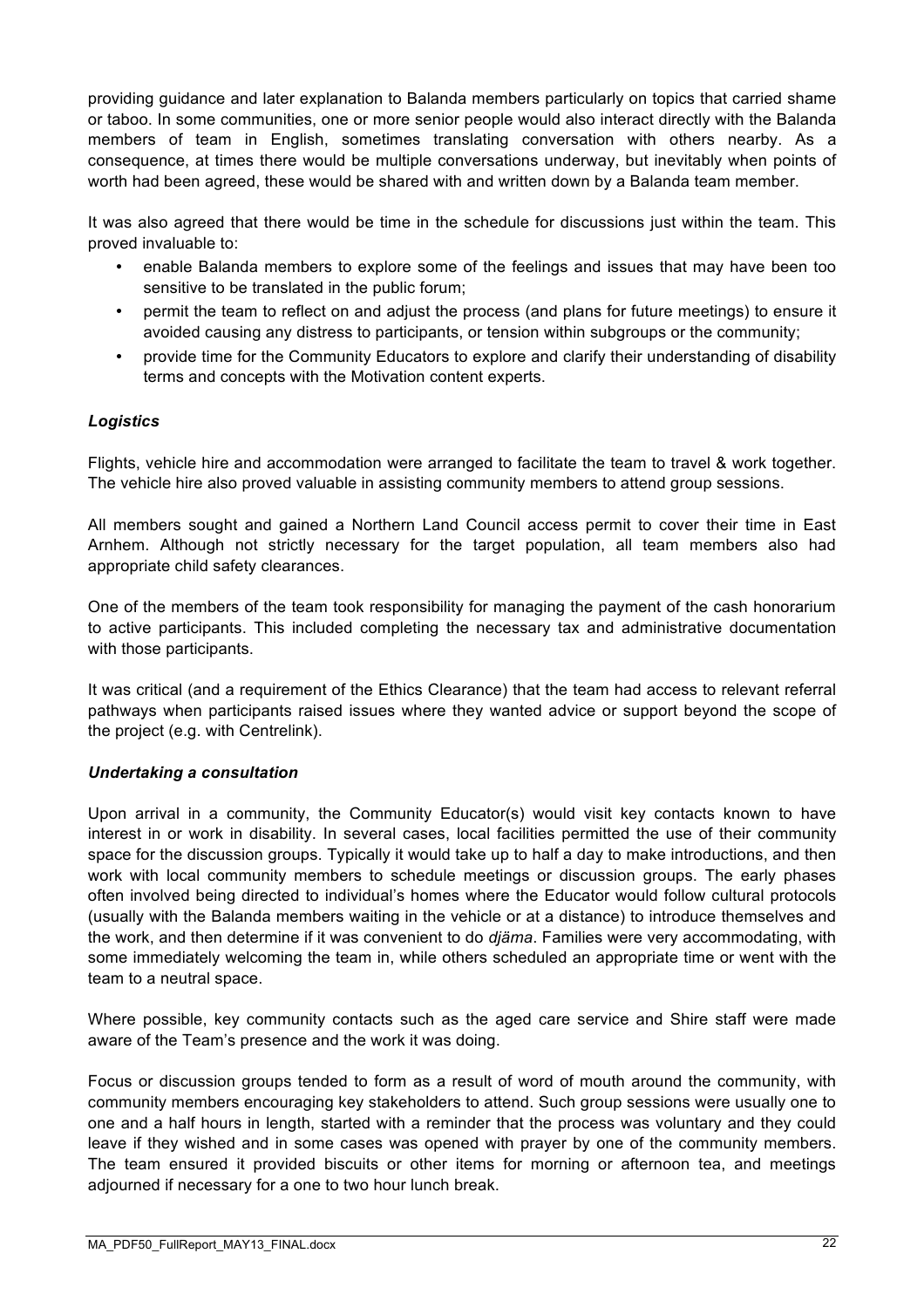The team sought to offer flexibility and be available whenever local people expressed interest in having a conversation. Thus some sessions occurred early, while others started in the late afternoon.

The notes taken by the team reflected a 'consensus of thinking' from the sessions, except where it was clear there were differing points of view, when the diversity of views was noted. Team members and participants also used large paper with markers to draw and sketch out information in a collaborative and sometimes iterative way.

Following some initial discussions with participants in Darwin, diagrams were prepared to illustrate a number of types of assistive technology (e.g. wheelchair, walking frame, patient hoist, crutch etc.) Team members also utilised a word list related to disability that had been prepared in a previous ARDS project (Amery, 2003). Discussions and the language used was compared with and, if appropriate, added to this list. At times these descriptions proved helpful at stimulating discussion on a particular topic.

#### *Discovery Education in action*

The team based its interactions on the Discovery Education approach that is a hallmark of ARDS. Only minor adjustments were required to adapt the approach to enable the project team to seek education from Yolnu. There were instances when the Team was able to respond, in true Discovery Education style, to the 'problems' raised within a community. In one case the team prepared a meaningful explanation (in language) for cerebral palsy to help a mother understand the particular disability. In general though it was the Team that was trying to understand traditional and current ways Yolnu communities understood and met the needs of their members with disability.

The Team focused on building broad concepts and vocabulary to facilitate the dialogue, which included aspects of medical, social and environmental knowledge and information. A common start to a discussion would be 'what usually happens when someone in the community has (an impairment)?' The Team focused on hearing the descriptions, the words used and even observing who was contributing to the discussion. Ideas or words related to the topic that had been gathered from earlier work were checked to see if they were relevant (or appropriate). This iterative process resulted in clarity about when certain terms applied and the nuances that flowed from the Yolŋu worldview. It also helped 'map out' the cultural practices that related to including and meeting the needs of family members with disability.

Having gathered a wealth of stories and expressions, the Project Team convened a two day workshop in Darwin, to include additional elders and experienced Yolnu translators and educators. This group sought to sift and clarify the concepts and words that the Balanda Team members were forming to describe Yolnu approaches to disability. This process was often protracted as Yolnu struggled to help their Balanda colleagues understand the complex nuances at play, while Balanda disability experts sought to explain the emerging understanding of causes of disability and possible supports (from a western biomedical/scientific perspective). Numerous breakout discussions (often in Yolnu Matha) linked with diagrams and metaphors helped forge consensus that could then be shared and explained.

At the conclusion of the workshop, the Team had a number of concepts and terms from which to create both an explanation of Yolnu cultural expectations in dealing with disability and relevant Yolnu Matha descriptions of Balanda concepts around disability and impairment. The ARDS Team members then continued to test these materials with their Yolnu Educators and several Yolnu groups to see if the materials 'made sense' and most importantly were accurate in Yolnu Matha. This process will be ongoing for some time because a number of the disability concepts are new knowledge for Yolnu and more Discovery Education is required to ensure the information is correct. In particular the areas of intellectual impairment and mental health disability are complex and difficult to explain and understand for many Balanda as well as Indigenous peoples. Many disabilities in these areas have only been seen relatively recently in Indigenous communities following substance abuse and health impacts of the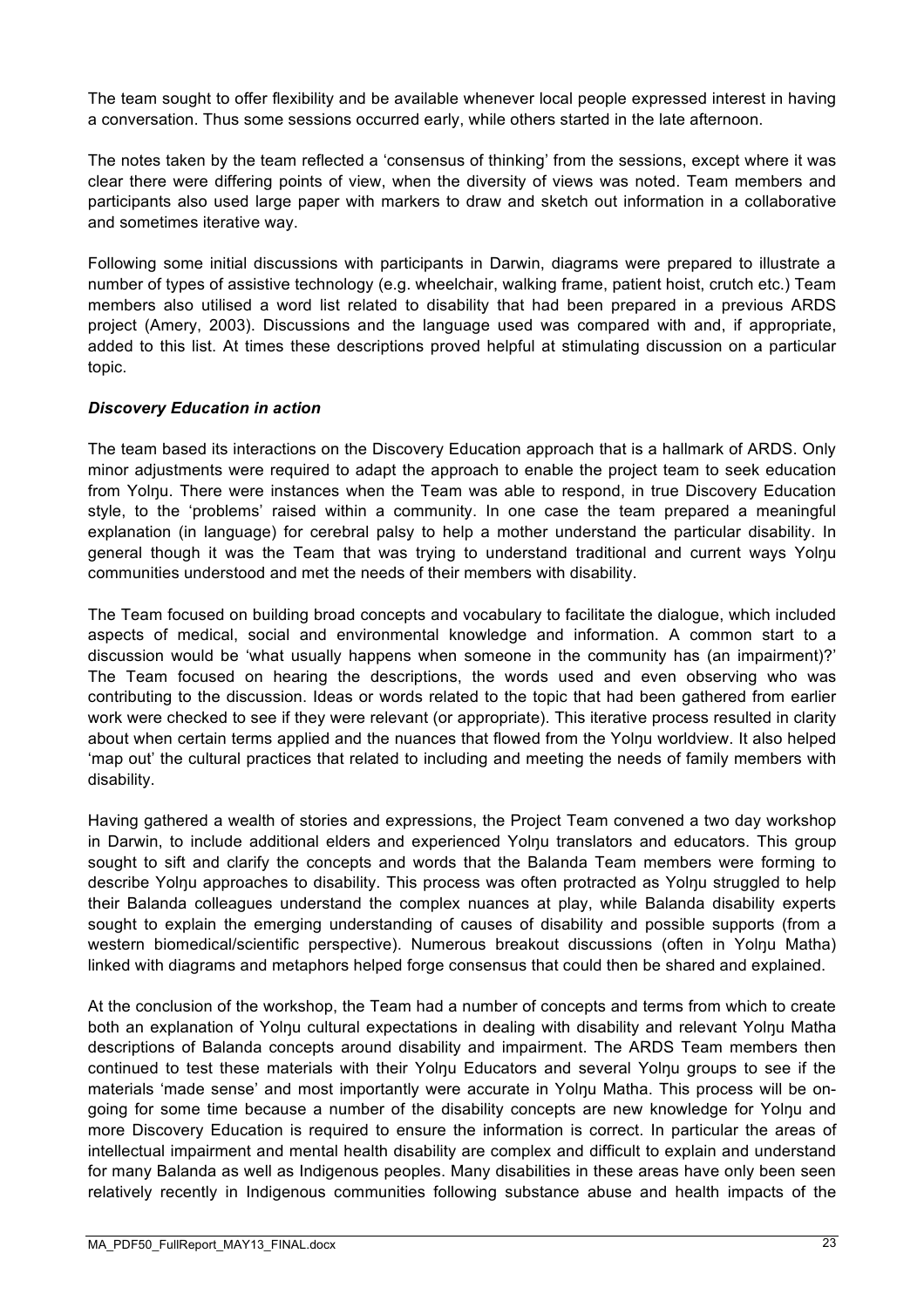economic and social challenges in the last century. Detailed Indigenous explanations and ways of dealing with those impacted by such neurological disability are still in their earliest phases.

#### *Keeping Records*

To maintain confidentiality there was no electronic recording of any sessions. Motivation Australia team members recorded written notes of discussions, highlighting key points, without attributing specific statements to any individual (although names were recorded with consent).

In addition to maintaining the administrative records (e.g. tax forms, receipts etc.) the team filed the completed consent forms, and all materials completed during the work including flip chart pages and hand drafted notes.

Usually the Motivation team members would prepare a report to capture the findings at the end of each community visit. These formed the basis for subsequent sessions and the final workshop, and informed other members of the extended team of the outcomes.

## 11. Process 2: The process which is needed to tell the foundational stories of different disabilities

#### *Why is it necessary?*

In order to be able to make informed decisions<sup>14</sup> about their care and supports, Yolnu require accurate information, in a language and format that they can understand. For many Yolnu with disabilities and their families, the dhudi-dhäwu (deep, true or foundational story) of their particular impairment or health condition will not be commonly known; it will not already be part of their *cultural knowledge base<sup>2</sup>* , and people will generally not understand *how*, *why* or *what* is happening to their bodies.

The principle of governments ensuring informed decision making for people with disability to maximise their autonomy and independence<sup>30</sup>; through providing assistance and support to ensure people with disability have access to information $^{31}$ ; and by raising the awareness of rights, dignity, autonomy and the needs of people with disability<sup>32</sup>, is explicit in the United Nations Convention on the Rights of Persons with Disabilities (UNCRPD).

The National Disability Insurance Scheme Act 2013 states that "People with disability have the same right as other members of Australian society to be able to determine their own best interests, including the right to exercise choice and control, and to engage as equal partners in decisions that will affect their lives, to the full extent of their capacity."<sup>33</sup>; and the National Disability Insurance Agency "must use its best endeavours to provide timely and accurate information to people with disability and other people in order to assist them in making informed decisions about matters relevant to the National Disability Insurance Scheme".34

It is therefore understood as a fundamental principle that people with disability and their primary caregivers, have the same right as non-disabled people, to understand their own disabilities, impairments and health conditions, in order to make informed decisions about all aspects of their lives.

<sup>&</sup>lt;sup>30</sup> United Nations (2006) *Convention on the Rights of Persons with Disabilities (UNCRPD). www.un.org.* Preamble, p2.

<sup>31</sup> United Nations (2006) *Convention on the Rights of Persons with Disabilities (UNCRPD)*. www.un.org. Article 9, Accessibility, p9.

<sup>&</sup>lt;sup>32</sup> United Nations (2006) Convention on the Rights of Persons with Disabilities (UNCRPD). www.un.org. Article 25, Health, p18.

<sup>&</sup>lt;sup>33</sup> Commonwealth Government of Australia (2013) National Disability Insurance Scheme Act 2013, Commonwealth Government of Australia, Canberra. Chapter 1, Section 4.

<sup>34</sup> Commonwealth Government of Australia (2013) *National Disability Insurance Scheme Act 2013*, Commonwealth Government of Australia, Canberra. Section 15.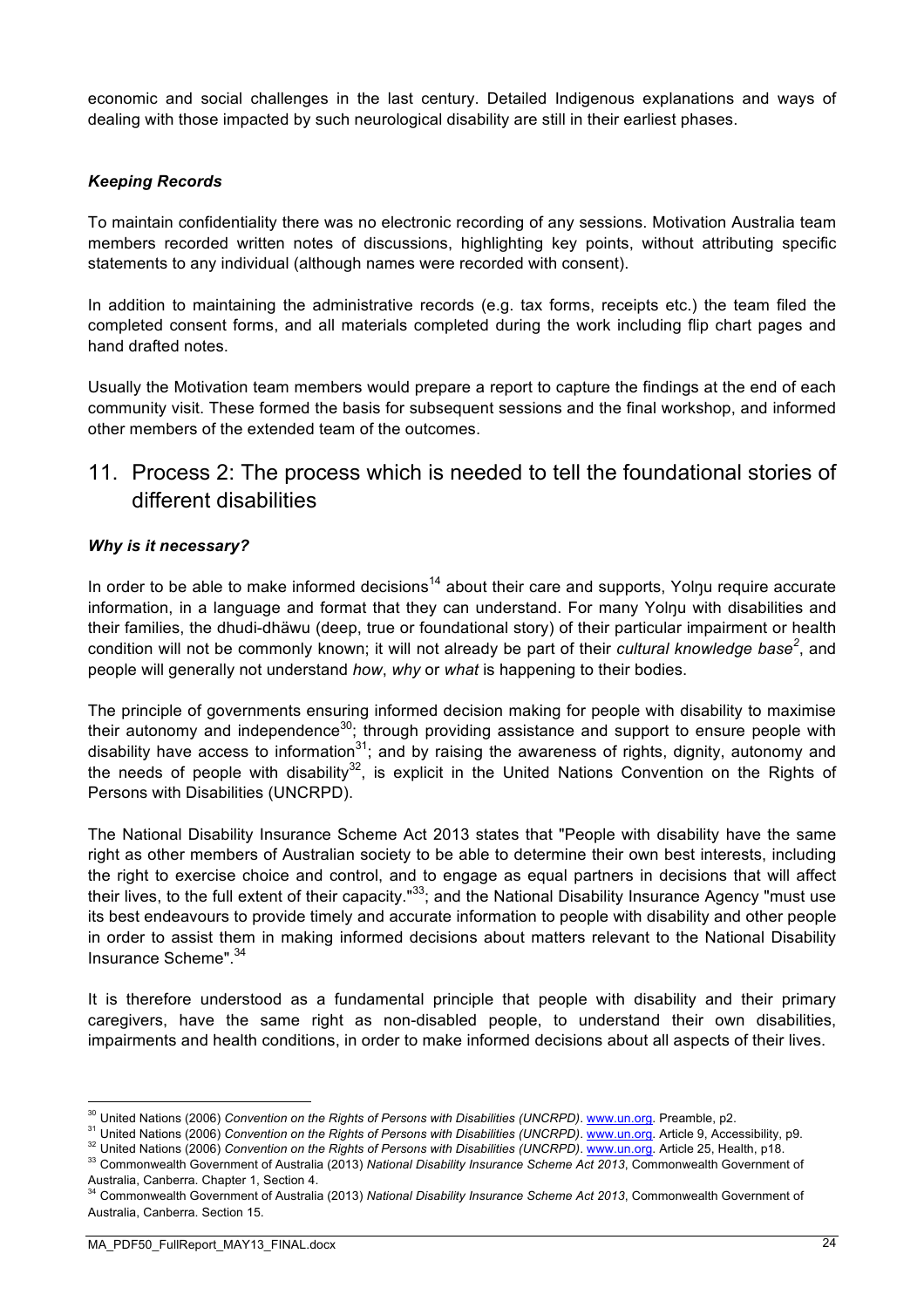#### *An example of an "introductory conversation" about the story of cerebral palsy between Joy Bulkanhawuy (ARDS) and Lauren Houpapa (Motivation Australia)*

During a field trip in one of the Yolngu communities we arranged to meet with two young men with cerebral palsy and their families to undertake discovery and education sessions. This was a new story for Bulkanhawuy, who asked Lauren to explain to her the foundation story for cerebral palsy so that she could better understand this disability and better translate this story when working with those families.

It is best practice when undertaking Discovery Education to follow the process proposed in the next page for *'Telling the foundational stories of different disabilities'* and *'Guidance for working with Yolŋu people with disability and their families'* on p27. However, in this instance the team decided to comply with the request for information and proceed with the education sessions with limited pre-requisites to see what would happen and to also learn from the overall experience.

The process as it unfolded was something like this:

- We had just arranged to work later that day with one client with cerebral palsy and were hoping to also do some work with another client with cerebral palsy later in the field trip. Cerebral palsy was a new topic for Bulkanhawuy. She asked Lauren to explain 'cerebral palsy' in order for her to understand and be able to better translate the concepts into Yolnu Matha for the child's mother,
- The male ARDS educator / health professional was aware that this conversation would require discussing pregnancy and birth which was likely to be uncomfortable for Bulkanhawuy in the presence of men. He advised that he and the other male member of the team should leave the room and allow the discussion to continue between Lauren and Bulkanhawuy. This occurred very early in the conversation before any in-depth detail had been entered into.
- Knowing that she herself did not speak Yolngu Matha, Lauren decided that she first needed to describe to Bulkanhawuy the core concepts about cerebral palsy using plain English. She also realised that it would not be possible to describe the impact of cerebral palsy on the brain without first explaining what the brain does and the different ways it can be damaged.
	- $\circ$  Lauren set out to explain the following concepts in plain English, accompanied by drawings, to illustrate the following key points: the difference between a disability that was congenital versus acquired,
	- $\circ$  The 'capacity' of a person to do something, and 'potential' of a person to learn and complete a new activity,
	- $\circ$  The functions of the brain, and how they relate to: movement, thinking, body functions etc,
	- $\circ$  The process of "growing a baby" and how the "ingredients" (genetic material) that make up a person can mean that they develop a condition/disability,
	- o "Ingredients" came from the mother and the father, and 'grew' a baby,
	- $\circ$  Some of those conditions were things like intellectual disability, which affected the capacity of the young baby to learn new information and skills. That their capacity was 'fixed': they could learn new things, but their capacity to learn at a 'normal' rate would be reduced,
	- o That sometimes once the baby was already formed, and had grown, and injury to their young brain can cause problems with movement, thinking, talking and eating,
	- $\circ$  That cerebral palsy was probably caused by lack of oxygen to the brain of a pre-natal, newly born or very young baby,
	- $\circ$  Because the amount of damage was related to how much oxygen was restricted, and what area of the brain was more impacted, that the presentation of cerebral palsy was different in different people,
	- $\circ$  Many people with cerebral palsy are able to think and learn in the same way as we do, but may not be able to express it (i.e. talking, writing),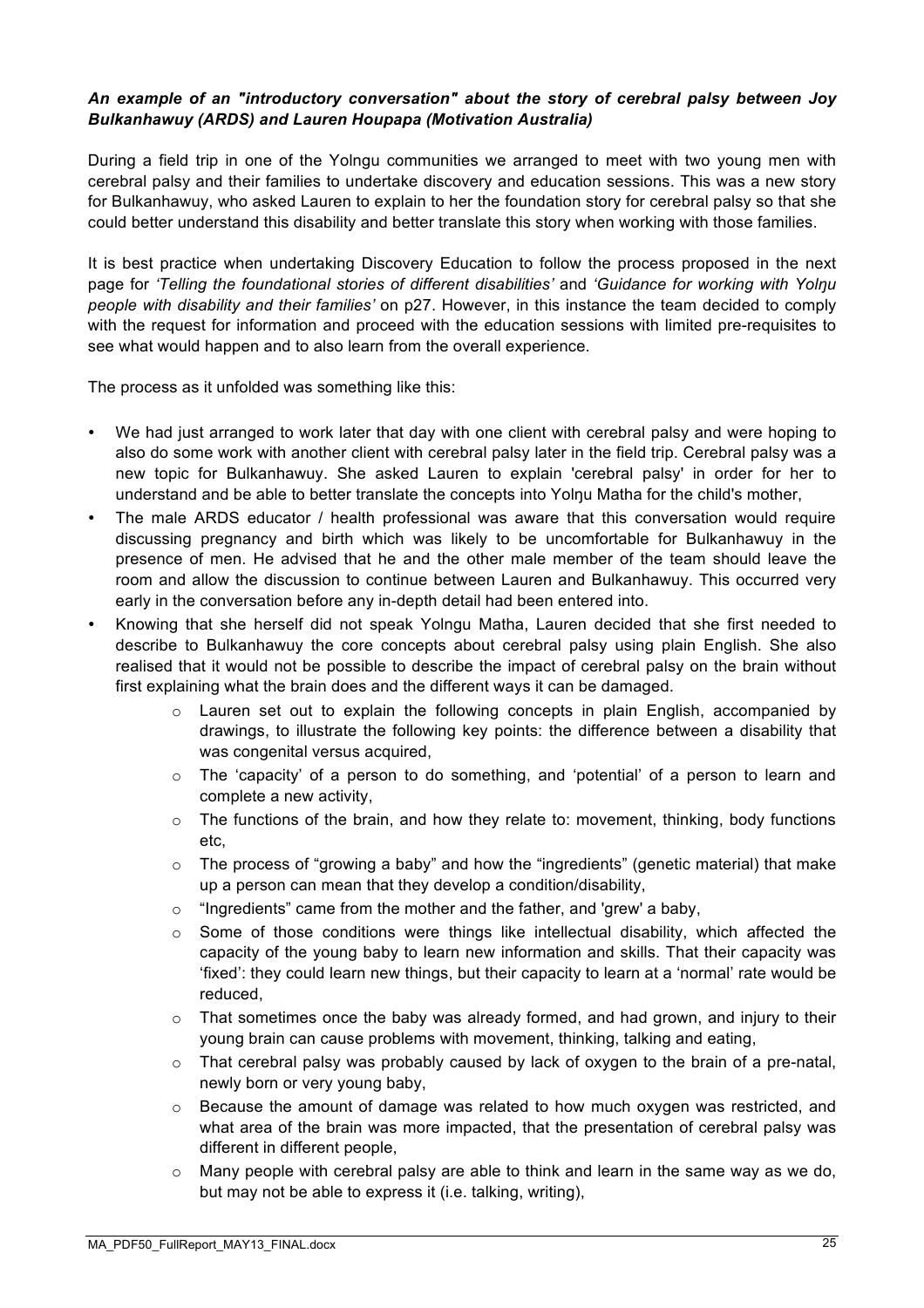- $\circ$  That cerebral palsy was a 'fixed' disability: it could change as their body grows, as they might grow a different way (i.e. contractures, bone growth), but it would not "get better". Therefore it was permanent,
- All of this was "new information" for Bulkanhawuy hearing it for the first time and in the 'foreign language' of English, rather than in her first language of Djambarrpuyngu (a dialect of Yolngu Matha). Bulkanhawuy then asked a number of questions to try and clarify in her own mind the meaning of the English words and concepts. English concept words used such as *capacity*, *potential*, *ingredients*, *fixed* and *normal* were particularly hard to understand in a short, introductory session. She was able to understand some, but not all of this deeper story from this single session. What she understood, she shared with the families and clients. Due to the lack of time and without an ARDS educator present to record the Yolngu Matha: no new Yolngu words were documented alongside the English words and diagrams (including a term for *cerebral palsy* itself).
- The team later went to visit the mother of one of the clients with cerebral palsy. They commenced a discovery and education session allowing her to share her story. It became apparent during this conversation that she had little understanding of the foundational story of cerebral palsy. Bulkanhawuy and Lauren offered to help her understand more of this story which she was keen to hear. At this point they again asked the male team members to leave.
- Sitting outside under a tree, Bulkanhawuy then asked Lauren to repeat the explanation (since she was the rightful knowledge holder) which Bulkanhawuy helped to translate in Yolngu Matha with some additional English words.

From this introductory conversation we can observe the following:

- that an explanation of "what is cerebral palsy?" relies on an awareness of other information (such as how the brain works and how it is formed) which may or may not already be part of the cultural knowledge base.
- There was no understanding of the differences between intellectual disability and complex physical disability.
- The concept of permanency was 'new' information. (It was a surprise to Bulkanhawuy that there was no procedure or medicine to treat cerebral palsy).
- Time is needed to document and to 'test' new Yolngu Matha terms.
- Time and language are needed to work through complex new concepts.

#### *Telling the foundational stories of different disabilities*

The proposed process for creating and telling foundational stories:

- 1. Identify the disability that you want to tell the foundational story of,
- 2. Understand the detailed clinical features of the specific disability, causation, symptoms, etc,
- 3. Research / discover what is already understood by the cultural group about that specific disability (without making assumptions) $35$ ,
- 4. Research / discover knowledge gaps, questions and misunderstandings of the cultural group about that specific disability (without making assumptions),
- 5. Map out the story and create a mental picture 'in the mind's eye' for a trusted group of Aboriginal people from the cultural group you want to communicate with,
- 6. Answer their questions clarifying the meaning of words or concepts,
- 7. Together generate language around the topic, discuss analogies and pictures that would help communicate the ideas,

<sup>&</sup>lt;sup>35</sup> A common mistake is to assume that aspects of a story, often the 'basic' physiology or function of part of our body, form part of the existing knowledge base. These are ultimately vital to the understanding of the full story. Examples include: role and function of the brain; circulation of blood through our body, germ theory of disease.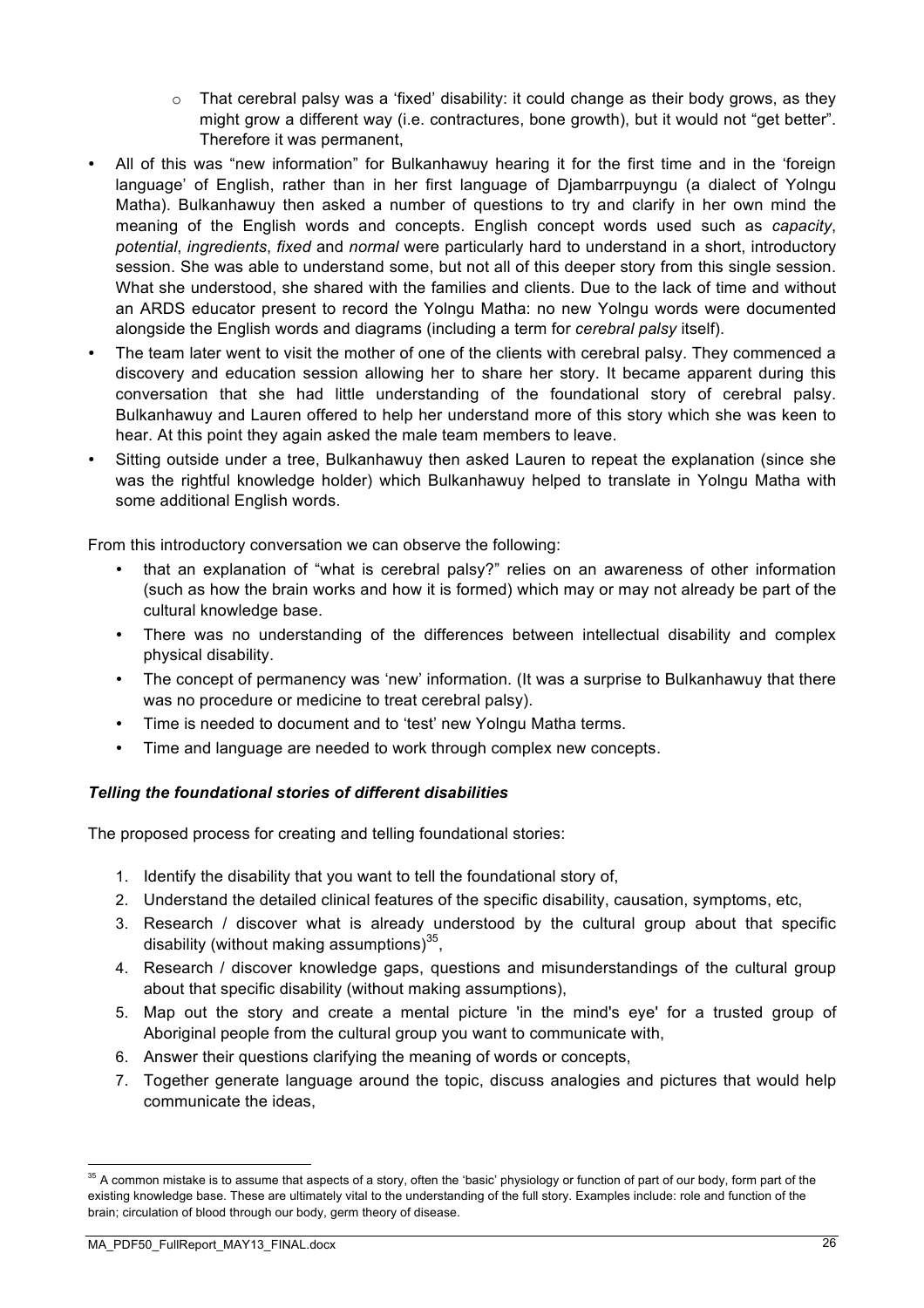- 8. Create a clear storyline of the disability using plain English (with as little jargon as possible)<sup>36</sup>. and verify that the details are clinically correct,
- 9. Develop the story in language
- 10. Give the person who's going to translate for you the time to learn the story in advance and ask questions about the meaning of words or concepts,
- 11. Medical and allied health professionals tell the story through the translator using whatever visual resources they have created, to Aboriginal people from the cultural group.

Continue to use the story in the field, developing and refining it over a long period of time (months or years) as necessary to address questions and knowledge gaps. It's important to recognise that the story and the language is not static or fixed, but an on-going, living process. Only after a long period of testing should you consider developing a resource, which again needs to follow the processes above and go through much field testing before being 'finalised'.

Yolnu must be involved in developing the content. It must work from their worldview perspective, build on their cultural knowledge base and be delivered in their language. Trudgen<sup>2</sup> describes the following criteria for the process of telling the foundational story of a subject to Yolŋu:

- The information must come from a credible source the owners of the knowledge,
- The information must be delivered in the 'culturally-correct' way,
- The information must build on culturally accepted knowledge and truths,
- The information must be able to survive intellectual debate,
- The information must receive peer group affirmation,

## 12. Process 3: The process when working with Yolnu people with disability and their families

The project has partially documented the process used by ARDS *when working with Yolŋu people with disability and their families*. This is practical guidance for interacting with Yolŋu people with disability and their families, describing how to improve the quality of communication between Balanda and Yolnu.

Accessing a comprehensive cultural competency training course is recommended for all personnel working in remote Indigenous communities<sup>37</sup>. The processes described in this section are not intended to replace the need for good quality cultural competency training. The intention of this section is to provide extra guidance for working with Yolnu people with disability and their families in a remote community.

It's important to acknowledge that there is much to learn about cross-cultural working practices. It takes ARDS educators at least two years to become experienced, competent and independent in working with Yolŋu. This can be likened to training that professionals undertake before they become independent, such as that of a doctor or lawyer; and is an on-going, life-long learning experience.

<sup>&</sup>lt;sup>36</sup> Usina plain English doesn't mean simplifying the content, it involves not using medical or technical jargon to explain the concepts. It's important that detailed information is given and the story is not 'dumbed down'.

<sup>37</sup> Such as offered by The Remote Area Health Corps (www.rahc.com.au). Remote Area Health Corps (2009). *Remote Area Health Corps Cultural orientation handbook*. [PDF].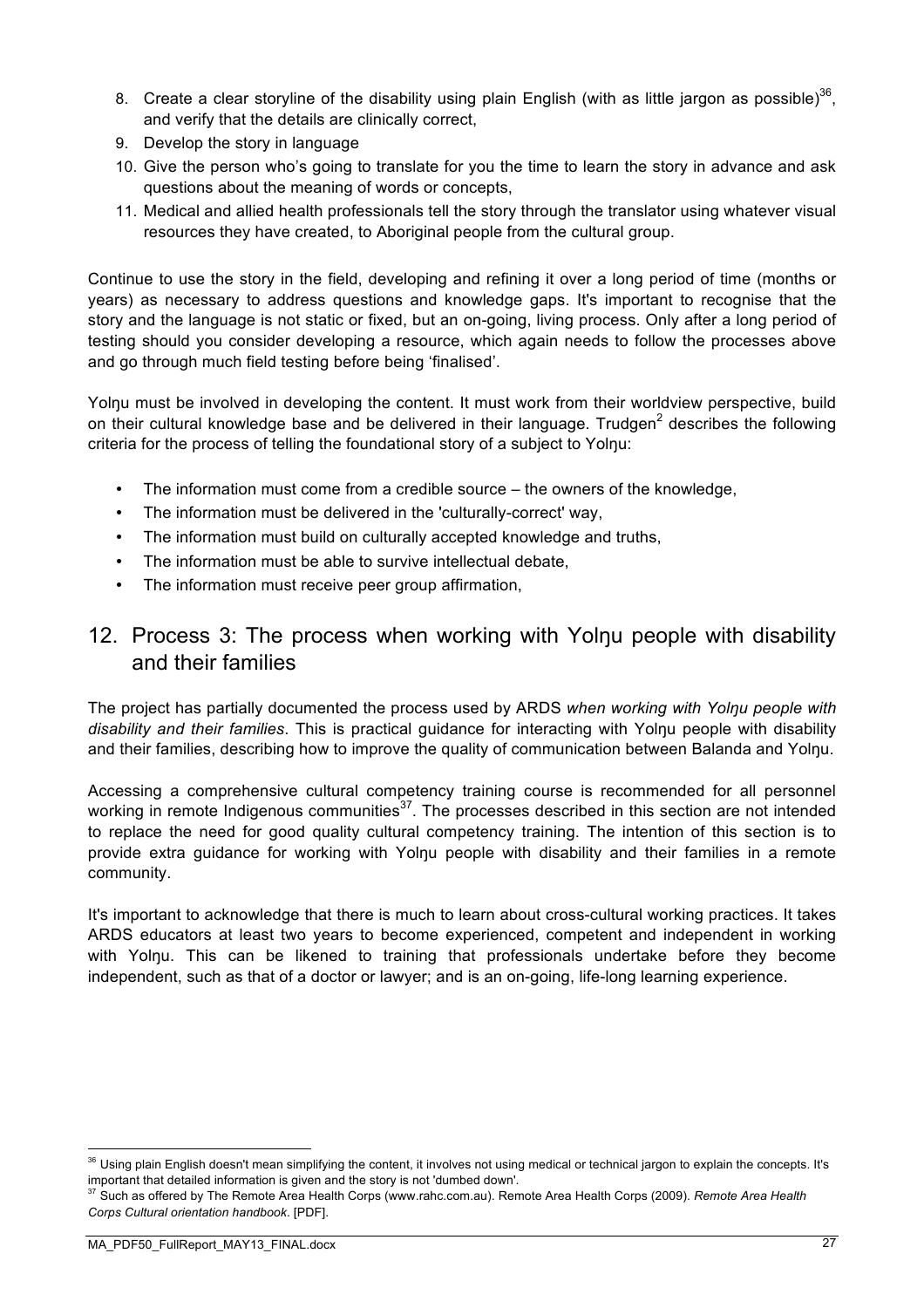|                              | Prepare your personnel by attending comprehensive cultural competency<br>training.                                                                                                                                                                                                                                         |
|------------------------------|----------------------------------------------------------------------------------------------------------------------------------------------------------------------------------------------------------------------------------------------------------------------------------------------------------------------------|
|                              | Identify a professional translator who has the skills to translate bio-medical<br>information. Familiarise them with the language and concepts you want to<br>talk about in advance.                                                                                                                                       |
| Prepare well                 | Prepare the foundational story for the person's disability (see Process 2).                                                                                                                                                                                                                                                |
|                              | Identify someone from the local community to act as an intermediary who<br>knows the Yolnu you want to visit; and let everyone know you're coming in<br>advance and why. Allow time and opportunity for them to educate you,<br>correct wrong understandings and provide guidance on cultural and<br>linguistic protocols. |
|                              | Think about what your objectives for the visit are.                                                                                                                                                                                                                                                                        |
| Make proper<br>introductions | Upon arrival meet up with your local intermediary, and work out where<br>you're going to talk with the person with a disability and their family.                                                                                                                                                                          |
|                              | Don't immediately approach too close to their house (even without a fence<br>the space around people's houses should be respected). Often meeting<br>outside under a tree, on a veranda or at the Aged Care centre is a good<br>idea.                                                                                      |
|                              | Hang back and let your intermediary and translator introduce themselves.                                                                                                                                                                                                                                                   |
|                              | Introduce yourself; describe your profession, who you work for and the<br>purpose of the visit. It's important that you establish credibility that you have<br>the right to talk about and pass on the information.                                                                                                        |
|                              | Ensure that the relevant people are present. Be aware that there are<br>different roles within the family i.e. who is empowered to make decisions<br>about a particular subject.                                                                                                                                           |
|                              | Be sensitive about the client's gender, particularly if the discussion might<br>cover personnel care subjects.                                                                                                                                                                                                             |
|                              | Do not enter the private areas (particularly bathrooms) without first seeking<br>permission, particularly in cross gender situations.                                                                                                                                                                                      |
| Work in a                    | Think about your attitude and body language - especially with older people.                                                                                                                                                                                                                                                |
| respectful way               | If this is the first time you've met the person, you have to build the<br>relationship, including giving them the opportunity to tell you their story<br>about their disability or other things they feel are relevant.                                                                                                    |
|                              | Appreciate that there are competing priorities in people's lives on<br>community.                                                                                                                                                                                                                                          |
| Communicate<br>well          | Slow down: communication happens at a slower pace, be comfortable with<br>silence. Wait patiently while someone is speaking and let them finish.                                                                                                                                                                           |
|                              | Explain clearly in plain English what you want to say and give time for<br>translation and thoughtful response. Give everyone time to get comfortable<br>with you before asking direct questions, and where possible enable people<br>to describe or draw their 'story'.                                                   |
|                              | Use the third person when speaking <sup>38</sup> .                                                                                                                                                                                                                                                                         |
| Tell the story               | Use the language, foundational stories and illustrated resources you have                                                                                                                                                                                                                                                  |

<sup>&</sup>lt;sup>38</sup> Use the third person singular (he/she) or plural (they). In the context of Yolŋu discourse, the third plural, 'walal' would be preferable rather than singular 'ŋayi'. By doing so, people being asked questioned or interviewed feel more comfortable and free to answer by referring to third person/people.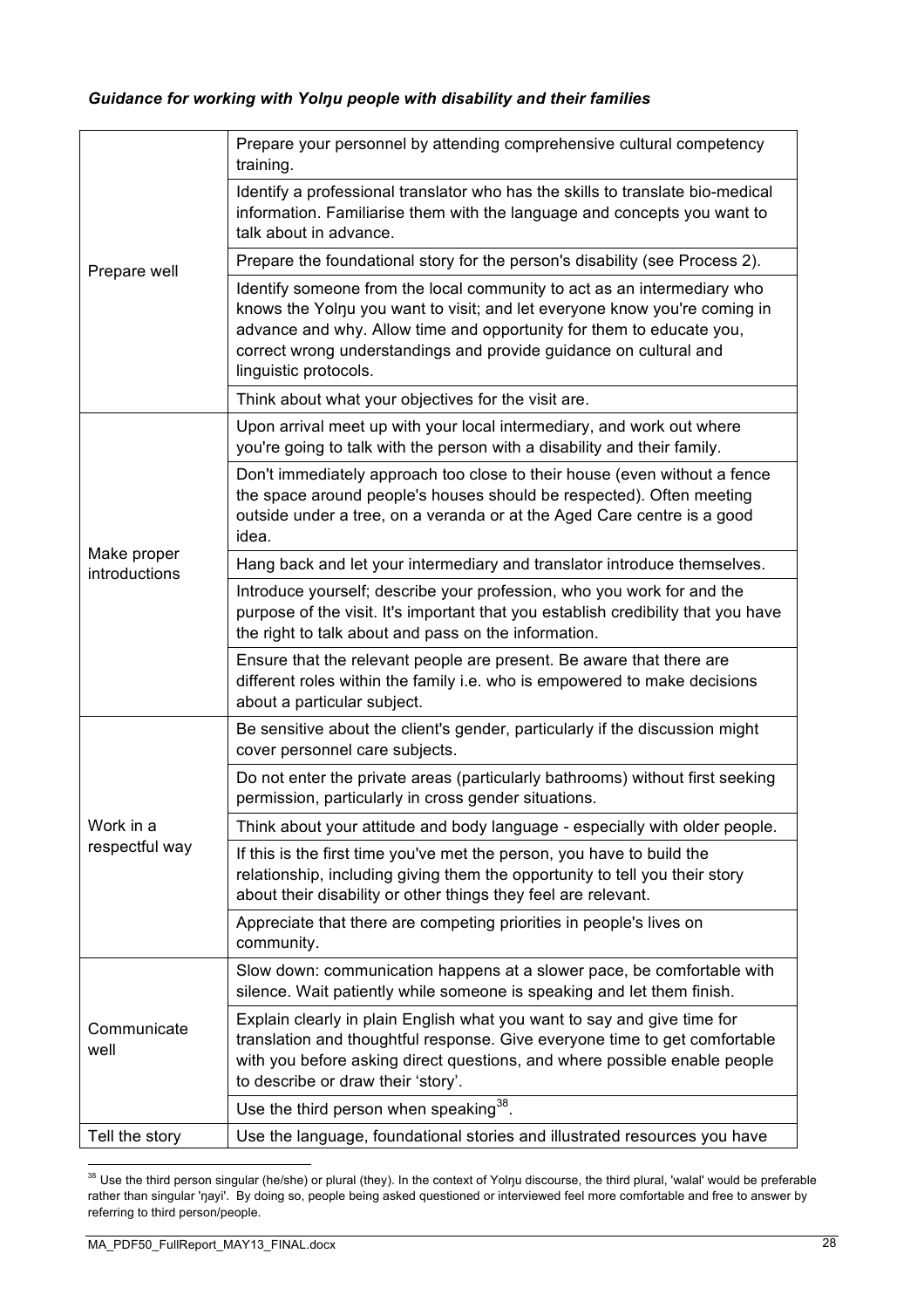|                                                                        | prepared (see Process 2).                                                   |  |  |  |
|------------------------------------------------------------------------|-----------------------------------------------------------------------------|--|--|--|
|                                                                        | It's difficult for people to ask for something if they don't know what's    |  |  |  |
|                                                                        | possible. Balance the desire to introduce solutions with caution about      |  |  |  |
| creating a situation that may fail, particularly regarding technology. |                                                                             |  |  |  |
|                                                                        | Leave them with the information in language and allow adequate time for the |  |  |  |
|                                                                        | family to consider it, in private after your visit.                         |  |  |  |

### 13. Works cited

Trudgen, R. (2000) Why Warriors Lie Down and Die. Aboriginal Resource and Development Services (ARDS), Darwin.

Amery, H. (2003) Breaking Down The Barriers Dhumbal'yunnawuy rom bakmaram dhu: Learning How to Talk about Disabilities in Yolnu Matha. Aboriginal Resource and Development Services (ARDS), Darwin.

Mines R, (2011) *Community Consultations: Mobility For Aboriginal And Torres Strait Islander People with disability Who Require Wheelchairs, Living In Remote Communities.* Motivation Australia

Manikay.com (2003). *The 'family' concept and Yolŋu/Balanda relations by Peter Lister*. [online] Retrieved from: http://www.manikay.com/library/yolngu\_family\_concept.shtml [Accessed: 18 Apr 2013].

United Nations (2006) *Convention on the Rights of Persons with Disabilities (UNCRPD)*. www.un.org.

Commonwealth Government of Australia (2013) *National Disability Insurance Scheme Act 2013*, Commonwealth Government of Australia, Canberra.

The Remote Area Health Corps (www.rahc.com.au). Remote Area Health Corps (2009). *Remote Area Health Corps Cultural orientation handbook*. [PDF]

Biddle, N. (2013). "Indigenous disability: Recent evidence", paper presented at *CAEPR Seminar*, April 17th. Canberra: Australian National University.

Dept. of Health and Community Services (n.d) *Aboriginal Health and Families: A Five Year Framework for Action*. Dept. of Health and Community Services, NT government.

Christie, M. (2004) *Yolŋu languages and culture: Gupapuyŋu*. School of Australian Indigenous Knowledge Systems, Faculty of Law, Business and Arts, Charles Darwin University, Darwin.

Ards.com.au (n.d.) *Gurrangay Project*. [online] Available at: http://www.ards.com.au/www.ards.com.au/lang\_gurrangay.htm [Accessed: 11 Apr 2013]

Elliot, D. (1994) *Aboriginal Perceptions of Disability and the Formulation of an Appropriate Method of Providing Rehabilitation Services to Clients on Remote Communities*, Pilot Project Number 1, Commonwealth Rehabilitation Service, Darwin.

Senior, K. (2000) *Testing the ICIDH-2 with indigenous Australians: Results of field work in two Aboriginal communities in the Northern Territory*. Australian Institute of Health and Welfare, ICIDH Collaborating Centre and the Department of Health and Family Services.

Productivity Commission (2011) Disability care and support: draft report [vol 1 & 2]. Canberra.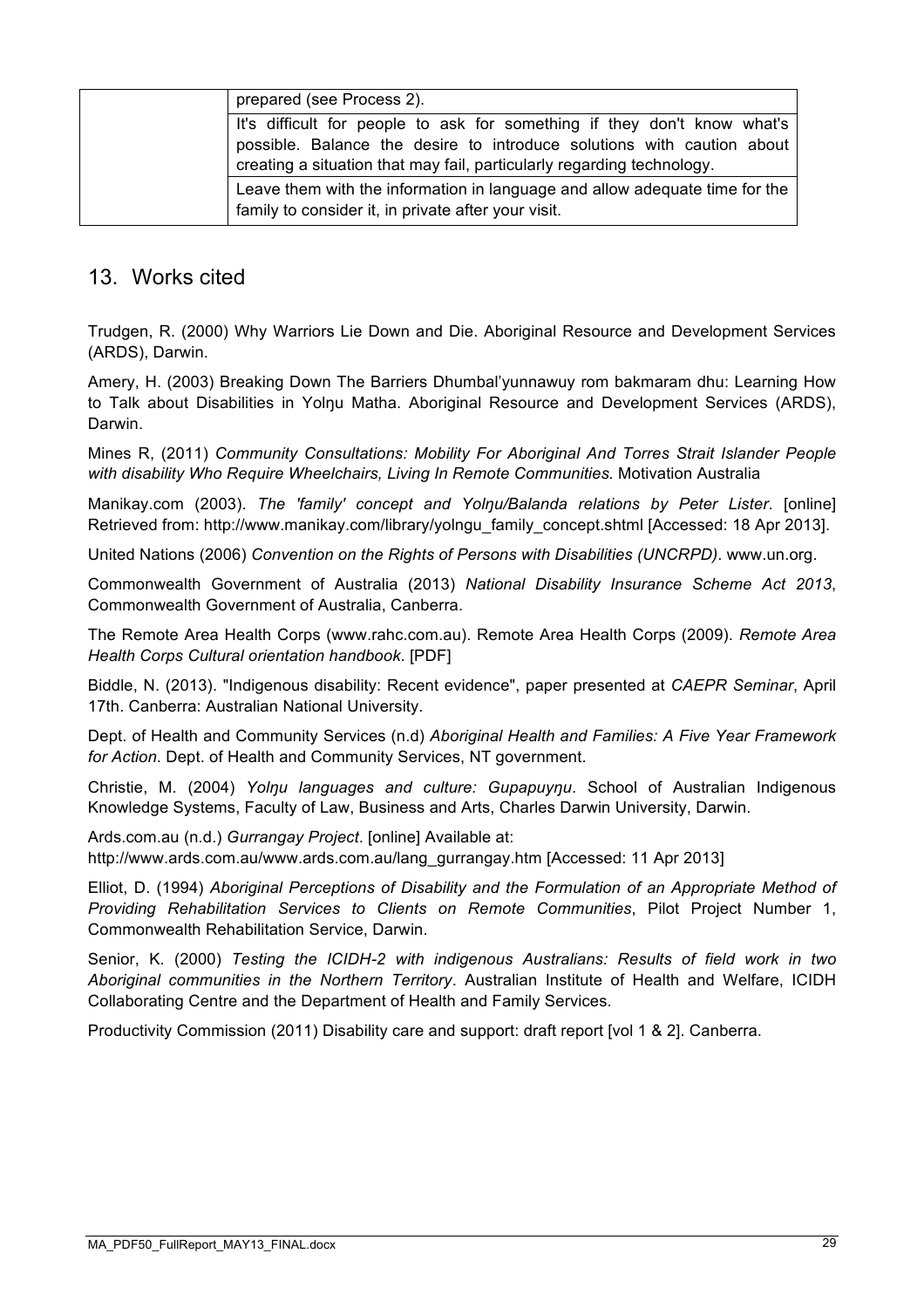# 14. Appendices

| Appendix A: List of Yolnu participants (who consented for the their name to |  |  |  |  |
|-----------------------------------------------------------------------------|--|--|--|--|
| be included)                                                                |  |  |  |  |

| <b>Participants name</b>          | <b>Location of consultation</b> |  |  |  |  |
|-----------------------------------|---------------------------------|--|--|--|--|
| Andrew Galitju                    |                                 |  |  |  |  |
| Margaret Watungurr                | Darwin                          |  |  |  |  |
| Gapany Gaykamanu (Elaine)         |                                 |  |  |  |  |
| Walunydjunalil (Leena) Garrawurra |                                 |  |  |  |  |
| Tanya Mayawalpalmiwuy             |                                 |  |  |  |  |
| Janita Yäkutjawuy                 |                                 |  |  |  |  |
| Lorreanne Manamana                | Millingimbi                     |  |  |  |  |
| Edith Mamingiyawuy                |                                 |  |  |  |  |
| Judy Lirririnyin                  |                                 |  |  |  |  |
| Keith Djiniyini                   | Galiwin'ku                      |  |  |  |  |
| Yalkarriwuy Gurruwiwi             |                                 |  |  |  |  |
| Helen Nyomba                      |                                 |  |  |  |  |
| Jane Garrutju                     |                                 |  |  |  |  |
| Tommy Biyadakara                  |                                 |  |  |  |  |
| Dorothy Guwatjinurawuy            | Gapuwiyak                       |  |  |  |  |
| Julie Yunupingu                   |                                 |  |  |  |  |